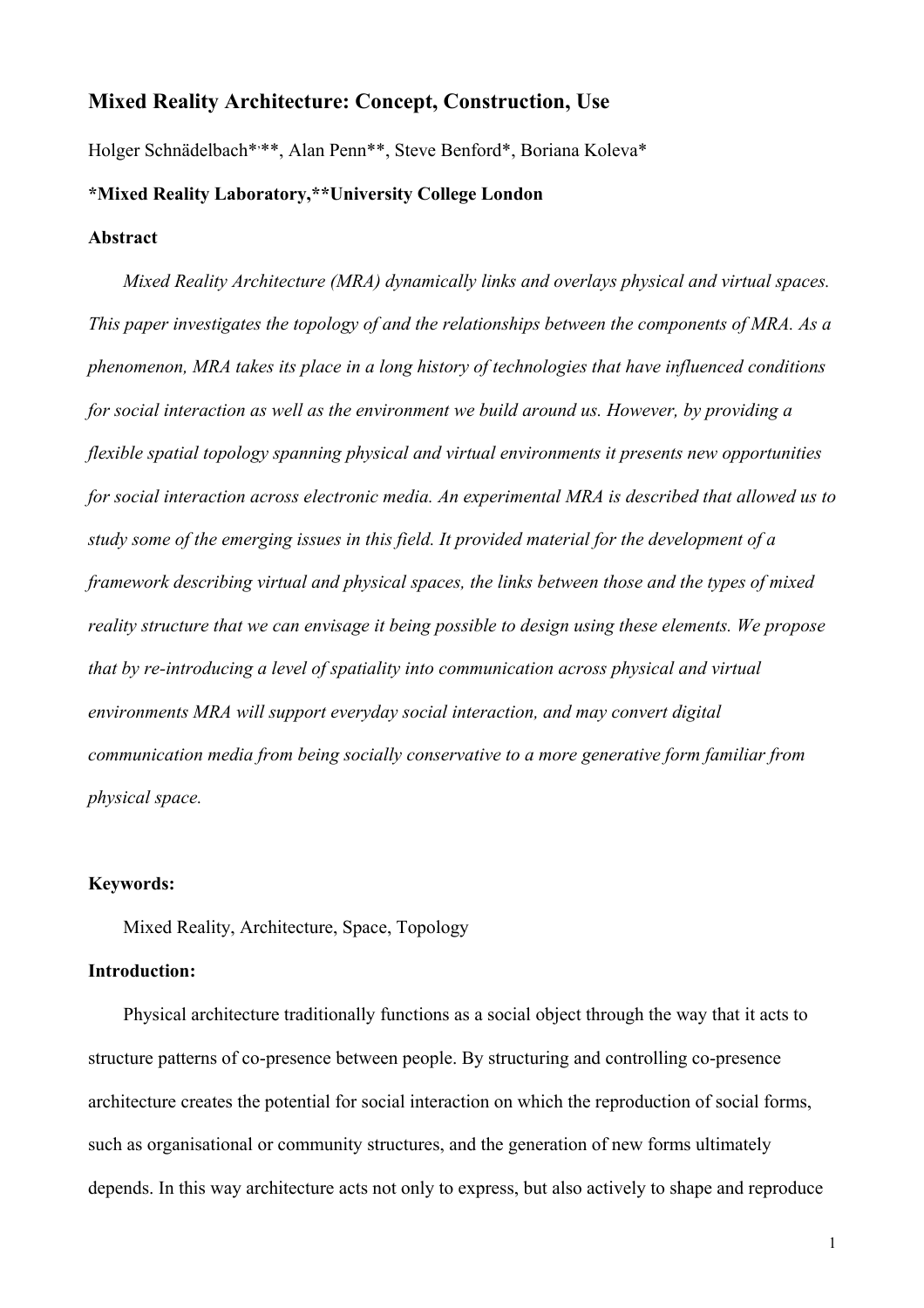the norms and rules of social interaction of a particular society. Describing this process, Hillier and Hanson (1984) argued that the architecture of the physical built environment, through the way it structures patterns of space, plays a much more active role in society than had been previously suggested. The architecture emerging from this process is available publicly in principle, which makes interaction within it accountable. It is also very stable as any change of the spatial pattern of the built environment tends to be relatively slow, making the interactions structured by it relatively predictable.

However, physical architecture has come under the influence of a number of different technologies whose impact on our need to be co-present has been profound. Pool (1998) details the parallel development of communication and transportation technology that have on the one hand made possible new building forms (for example the development of the skyscraper depended not only on structural and constructional innovation, but the invention of the passenger lift and the telephone) and on the other hand, new urban forms where mass transit systems at the same time as enabling the extension of the city with suburbs have resulted in its segmentation into monofunctional zones. These new architectural forms afford near instant access to non-adjacent parts and, as Virilio points out, the distinction between near and far becomes irrelevant here: the spaces 'travelled across' are lost and become invisible (Virilio, 1997). They are compressed and social interaction across two spaces is effectively de-spatialised. However, this can result in the reduction of chance encounters which form an essential part of the economic function of physical architecture (Hillier & Penn, 1992) and of its capacity to foster innovation (Penn, Desyllas & Vaughan, 1999). Spiliopoulou, for instance, has found that communication channels (the phone and email) are used as powerful means of status maintenance in modern organisations where they may be used to deny access by junior staff to senior management and so may act to perpetuate power structures (Spiliopoulou & Penn, 1999). In this sense, although new technologies have had an effect of compression of space, and so an increase in Durkheim's (1893) 'density', there appears to be a concomitant elimination of chance interactions and their unpredictable outcomes. It could be argued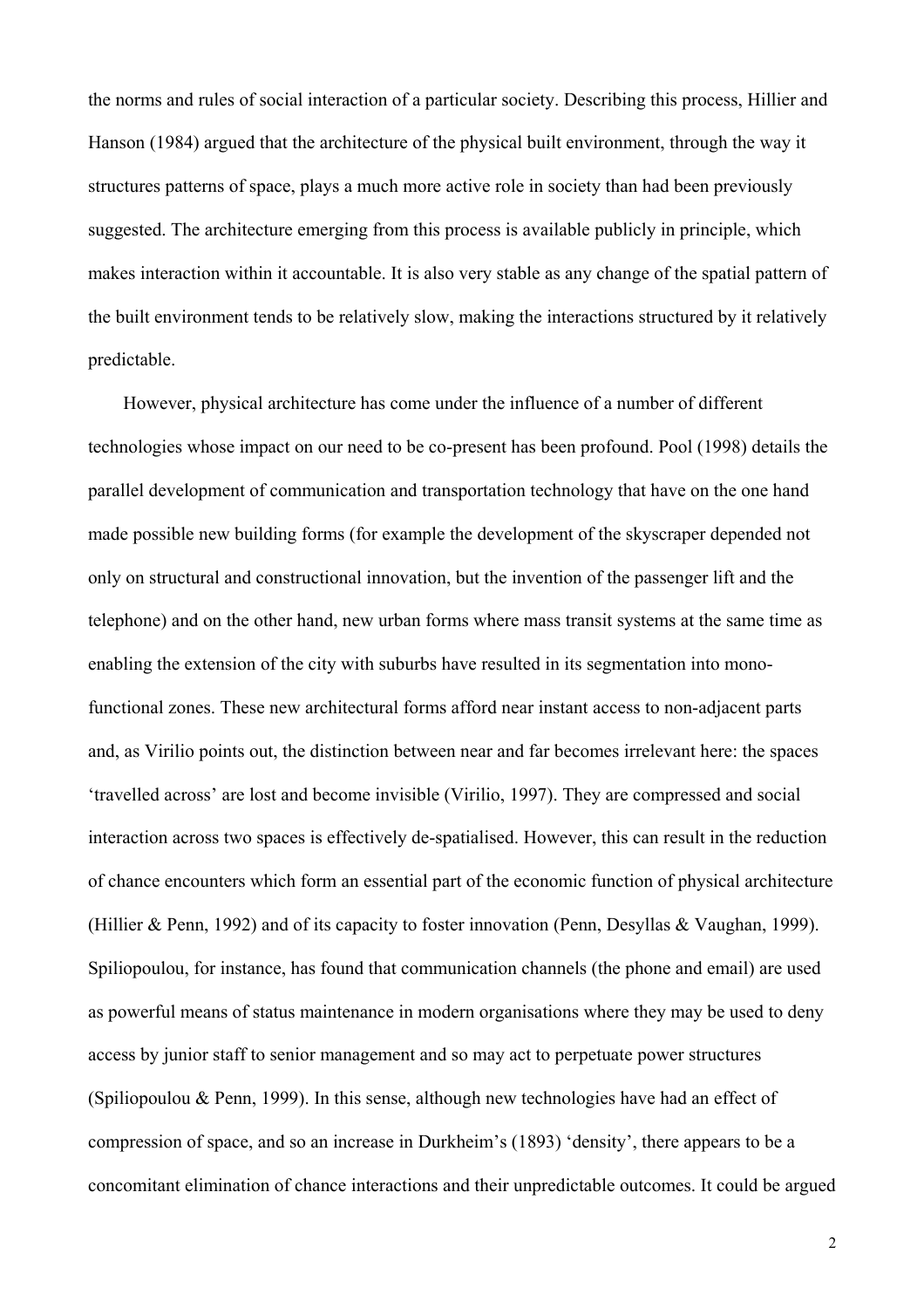perhaps, that where the new technologies serve to reproduce and reinforce existing social structures, space and the chance encounters it offers can serve to generate new social forms.

In this context, it is of considerable interest to investigate how the more recent 'virtual' media can be used to support social interaction. Mixed Reality provides perhaps the greatest potential to enable remote communication and interaction between people and groups in ways that are directly analogous to, and add to, those offered by physical architecture. Mixed Reality joins or overlays physical and virtual environments to varying degrees, using a number of different approaches, technologies and interaction paradigms (Milgram & Kishino, 1994). Our own approach to Mixed Reality involves linking and overlaying multiple physical and virtual spaces that have three spatial dimensions and one temporal dimension (Benford, Greenhalgh, Reynard, Brown & Koleva, 1998) in an attempt to bring together the affordances of modern communication technologies (we are especially thinking about their flexibility), the affordances of physical architecture, as well as human competences in dealing with everyday physical reality as a framework for social interaction. We are therefore considering Mixed Reality from a decidedly architectural perspective and the remainder of the paper will describe this approach as 'Mixed Reality Architecture'.

The paper is presented in three main parts. We will first describe a Mixed Reality Architecture experimental set-up, in which a number of different physical and virtual spaces are linked together into a particular configuration. We use this example to define terminology and raise some of the specific issues that any theoretical discussion of MRA must deal with. Next we propose a simplified framework describing MRA, and discuss the kinds of structures that can be formed when physical and virtual spaces are linked together. Finally we draw some conclusions about possible future work to investigate some of the gaps in understanding highlighted by our framework.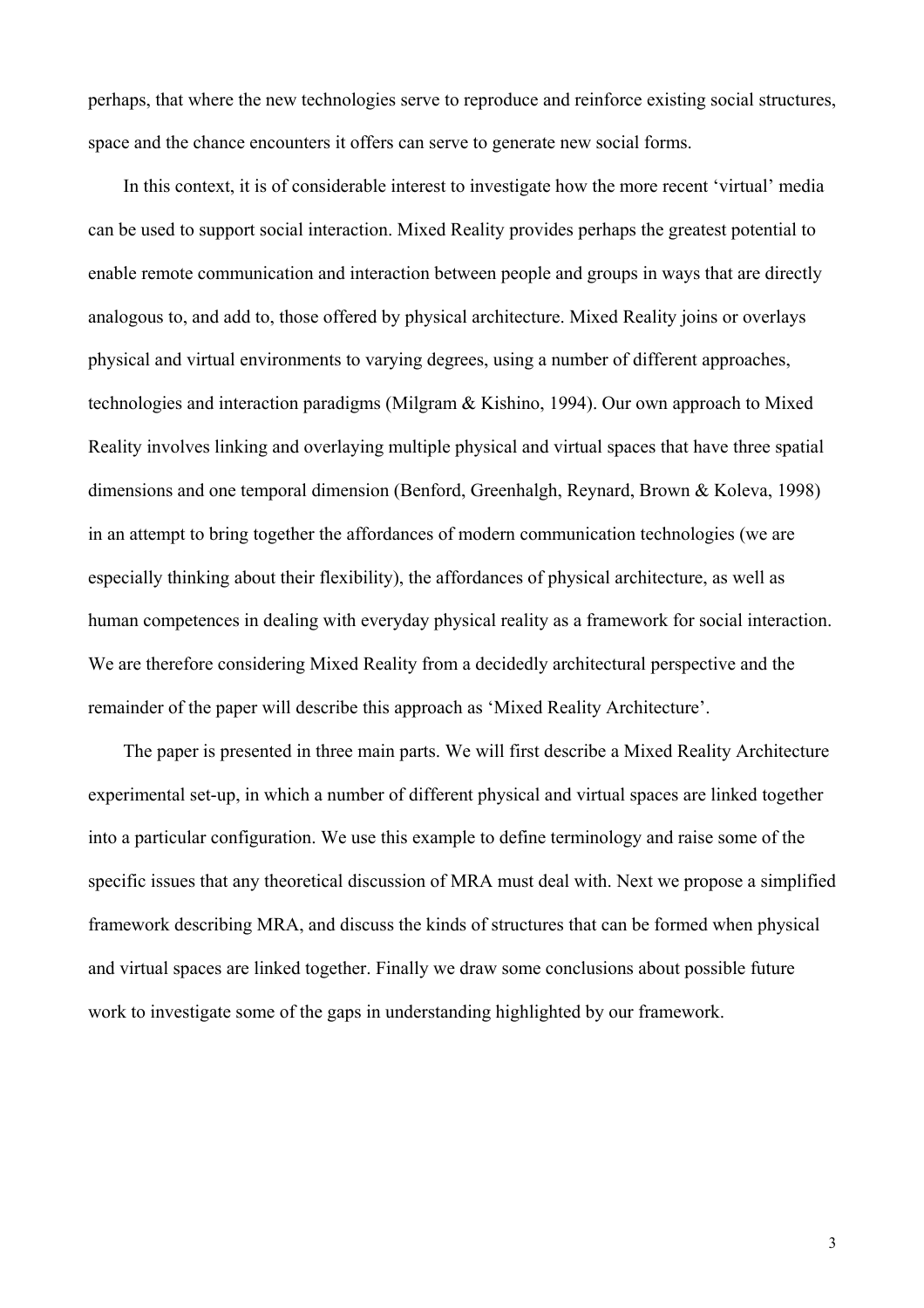### **Building and using Mixed Reality Architecture**

In a recent pilot study we have started to explore some of the emerging issues in the design, set-up and evaluation of Mixed Reality Architecture. For this pilot study we used a Mixed Reality Boundary (MRB) (Koleva, Benford & Greenhalgh, 1999) and a series of desktop PCs to create a simple MRA consisting of four physical spaces and one virtual space. The MRB appears as a bidirectional window between physical and virtual space. This allows a view into and audio transmission from virtual space, while at the same time providing a video and audio link from virtual space back into physical space. The study was originally set up to evaluate the use of a MRB as support for distributed presentations (Koleva, Schnädelbach, Benford & Greenhalgh, 2001). Its design incorporates a number of features that we will draw on for the development of the framework proposed in this paper.

We aimed to explore whether we could establish mutual awareness between audience members and speakers distributed in different parts of the MRA, as awareness has proven to be a key issue in studies of other systems supporting remote presentations (Jancke, Grudin & Gupta, 2000; Isaacs, Morris & Rodriguez, 1995). To support mutual awareness, a common spatial frame of reference for all the participants was set up in form of the MRA. Two presentations were staged to a distributed physical and virtual audience. A physical audience is one that is physically co-present with the speaker. A virtual audience only has access to the speaker by means of a MRB. One presentation was given by a virtual speaker and one by a physical speaker. Half the audience were located in the same physical space that staged the presentation by the physical speaker. The other half of the audience were located in three separate remote physical spaces. These audience members were embodied in the virtual space as avatars, which they controlled from desktop PCs. Both speakers had visual material to present in the form of slides. Each presentation was followed by a question and answer session. A qualitative analysis of semi-structured interviews and video recordings was used to evaluate the participants' response to the MRA.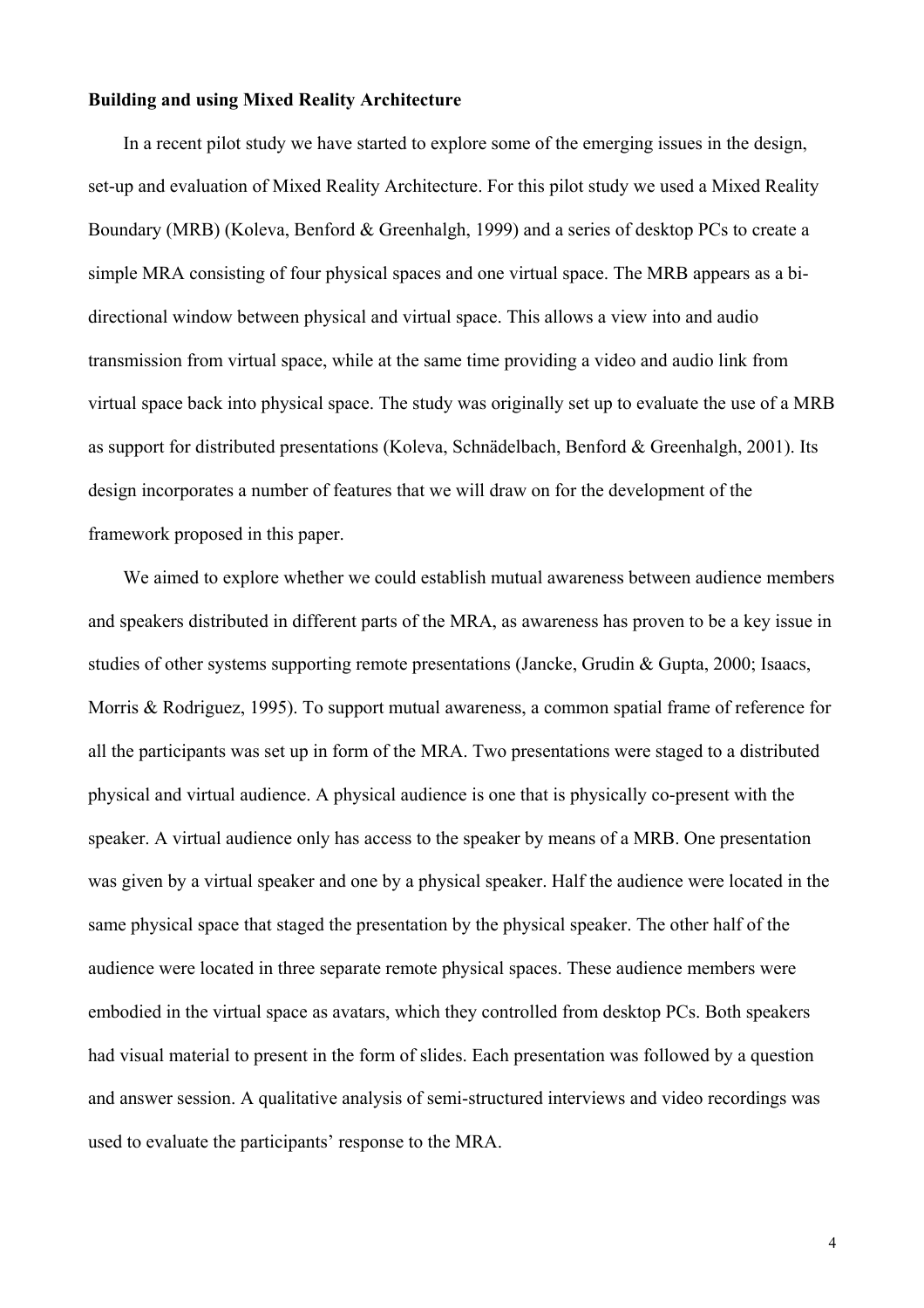The set-up of the study is illustrated in the following figures. Figure 1 shows the MRA from physical space during the presentation by the virtual speaker. The physical audience is situated in front of the MRB with the virtual speaker on the left and virtual audience on the right of the projected screen. The slides presented by the virtual speaker are visible in the middle.



Figure 1: Virtual presentation - Viewpoint of physical audience in local physical space

Figure 2 shows a view from virtual space across the MRB during the same virtual presentation. The virtual audience is situated on the left; the physical audience in the middle via the video texture and the virtual speaker is on the right with the slide screen at the very edge of the screenshot.



Figure 2: Virtual presentation - Viewpoint of virtual audience located in a remote physical space

For the presentation by the physical speaker, the set-up was adapted to better cater for the changed requirements. In this situation the distributed audience was being addressed from a different direction, namely that of the physical speaker. The audience therefore had to re-orientate. This re-orientation was being guided by changes in the topology of the MRA, which were carried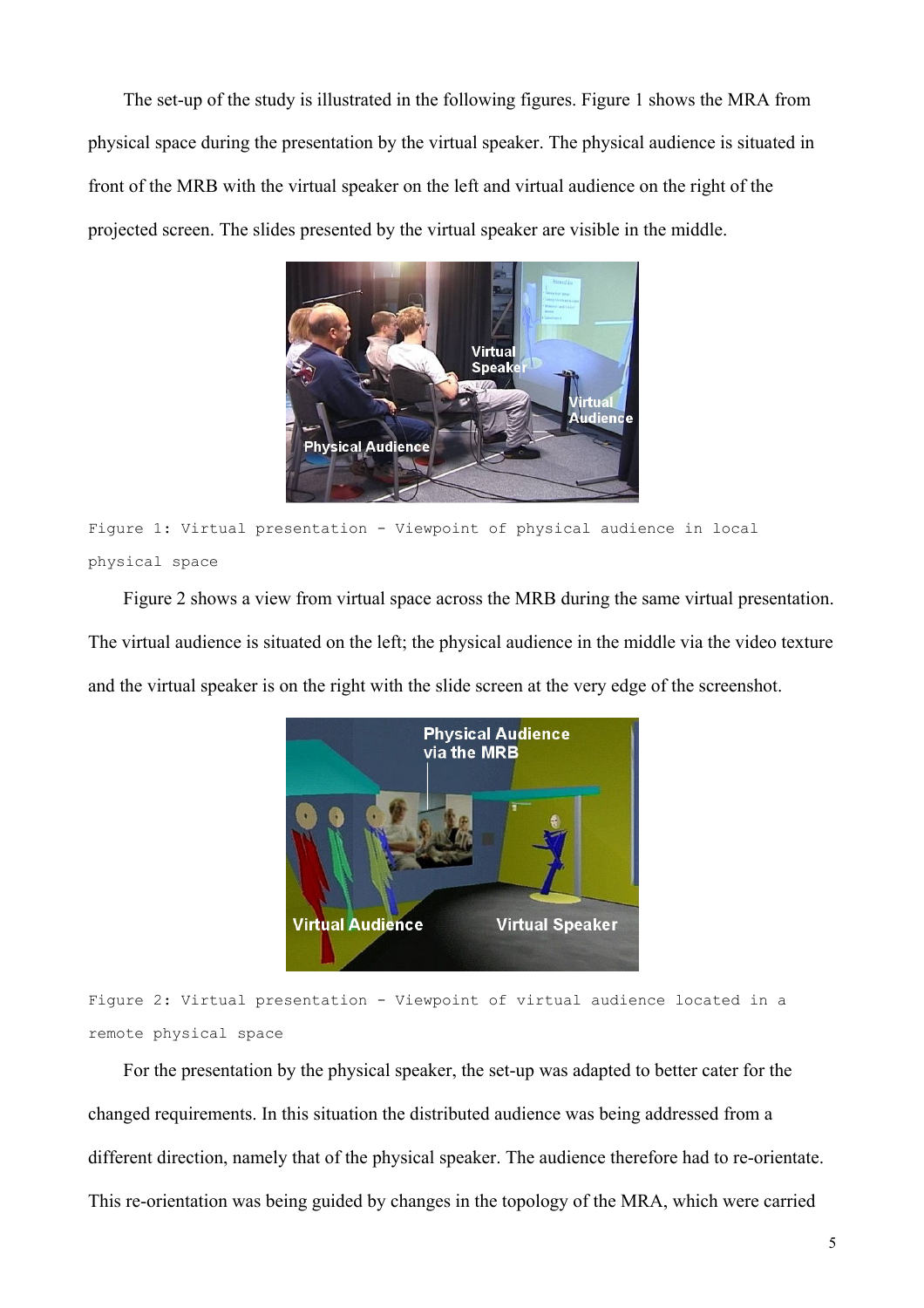out during and as part of the study. The following two illustrations show the set-up after the changes. Figure 3 shows the physical presenter from physical space. The view contains the physical audience in the foreground, the physical speaker and slides in the background. The virtual audience is situated to the right of the physical audience presented on the same projected interface as before. This is just outside of the frame below.



```
Figure 3: Physical presentation – Viewpoint of physical audience located in 
local physical space
```
Finally, Figure 4 illustrates what the virtual audience saw from within virtual space during the physical presentation. The virtual audience is located in the foreground with the physical audience, speaker and slides visible on the video texture in the background, across the MRB.



Figure 4: Physical presentation – Viewpoint of virtual audience located in remote physical space

The analysis of interviews and video recordings revealed that a degree of mutual awareness was established between all the participants. However, we found that participants who were colocated in the physical space and experienced the MRB as large projected screen understood the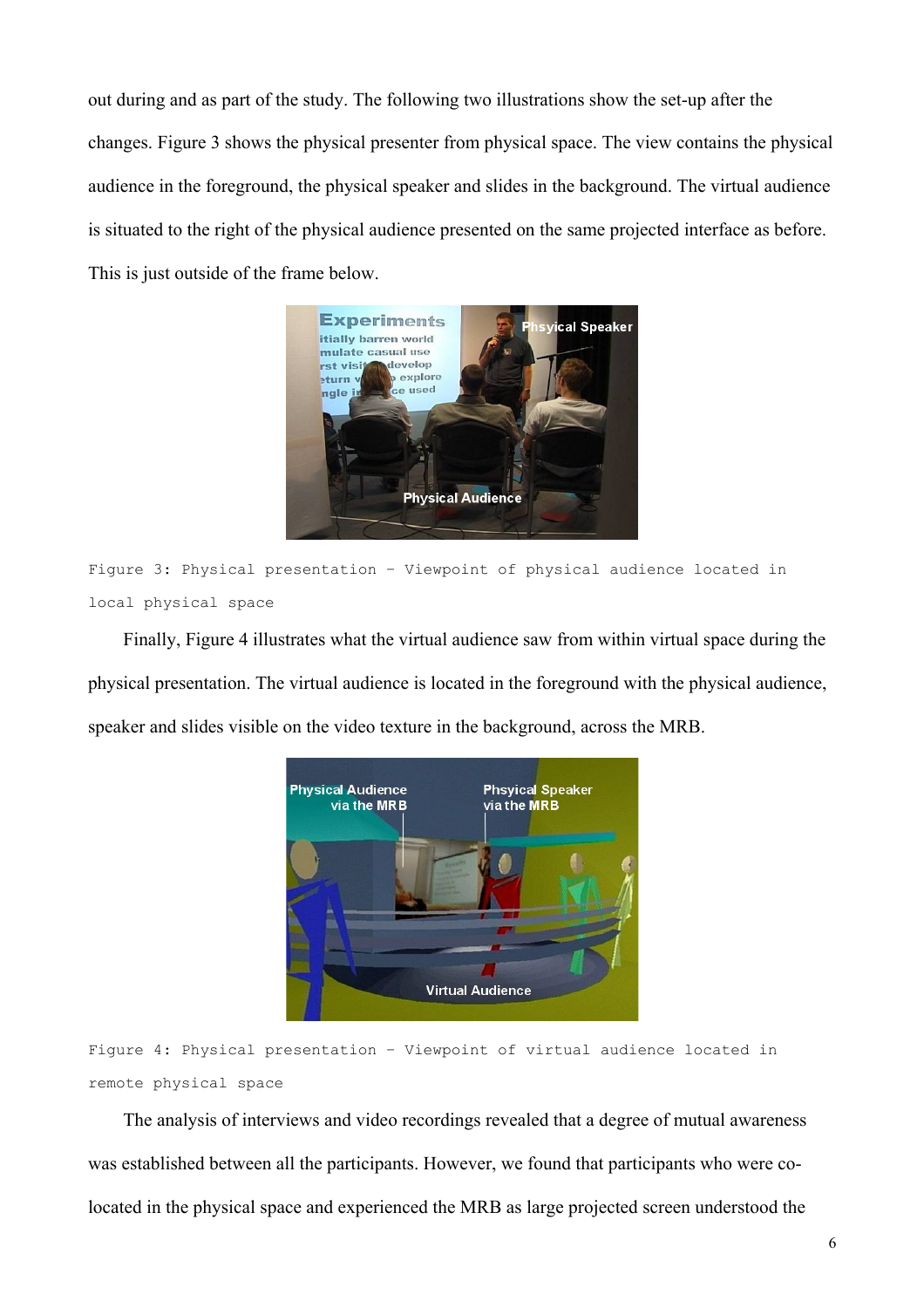set-up as a more spatially integrated architecture than those who only had access to desktop PCs. Full details of the evaluation and outcome of this study can be found in the paper referenced above, however, there are number of properties of this particular MRA that are interesting for the discussion in this paper and which form the basis for a number of categories describing MRA in general.

Firstly, topological flexibility is a defining property of MRA. The set-up of the pilot study can be described as flexible but static. By providing the facility to move some of the surfaces and furniture objects within physical space and virtual space respectively, we designed the architecture to be adaptable to different speaker locations, while spaces within this particular MRA remained static relative to each other as well as the MRA as a whole. Secondly, access to different parts of its topology is a major issue for any MRA. In our pilot study access across the link between physical and virtual is limited to the senses of sight and hearing, which is a limitation given by the technology of the MRB. However, unlike with many other electronic communication media this access is public, which provides everyone physically and virtually close to the MRB with a similar quality of access to the linked space. The spatial and temporal topology of MRA is also an important consideration. Here, the topology is a discrete arrangement of spaces. These cells are one local physical space, three remote physical spaces (location of desktop computers) and one virtual space. All of these spaces are designed to appear synchronous to each other discounting any unavoidable network delays. Finally, the interaction among participants as influenced by the specific properties of MRA is an important concern. With the design of the layout and the subsequent change of that layout during the study we aimed to influence the behaviour of participants. There were elements designed to afford navigation to suitable viewing positions, while the change of the layout during the experiment was aimed to lead participants to alternative positions better suited for the second presentation.

Through the design, set-up and study of the very simple MRA of our pilot study topological flexibility, access, topology and interaction have emerged as important categories for the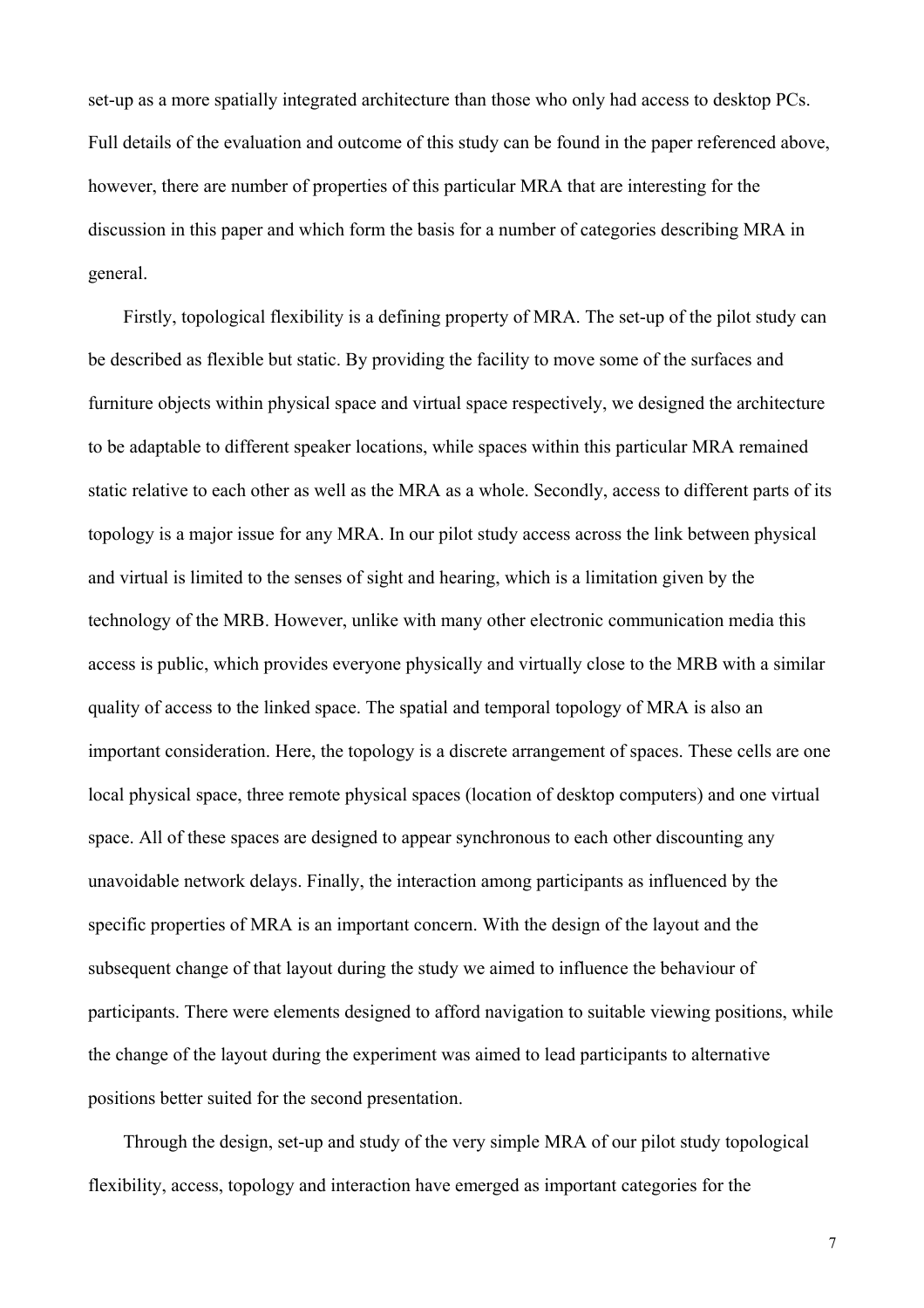description of MRA in general. These provided us with a good starting point for a more systematic exploration of the properties of MRA.

# **Defining Mixed Reality Architecture**

In the remainder of this paper we will describe the kinds of structures we believe can be formed when physical and virtual spaces are linked by presenting an overview of categories that describe the field of possible architectures. This overview is intended as a resource for our own work but also, we hope, as a resource for the development of Mixed Reality systems in general. The categories, inspired by our pilot study but also extended through more theoretical work, are in the following applied to the qualities of physical and virtual 3-dimensional spaces, the qualities of links between a combination of the two and the qualities of the resulting MRA.

## **Spaces**

In this section we are discussing how physical and virtual spaces are conveyed to us, how their flexibility is defined, what type of access we are granted, the limits of experience within them and the relation of society to them.

## *Conveyer of spaces*

Architecture is based on the modulation of the properties of the spaces around us. It expresses those spaces by representing their boundaries with tangible and visible substance. How spaces, whether physical or virtual, are conveyed to us, depends on our perception. Space perception in turn is based on our internal and external senses. Internally, the kinaesthetic sense and the sense of equilibrium provide stimuli about the relationship of our bodies to the space around us and our movement through it. Externally, the senses of sight, hearing, touch, taste and smell deliver data about the boundaries that define spatial cells. The output of our sense organs is then synthesised according to inborn and acquired models.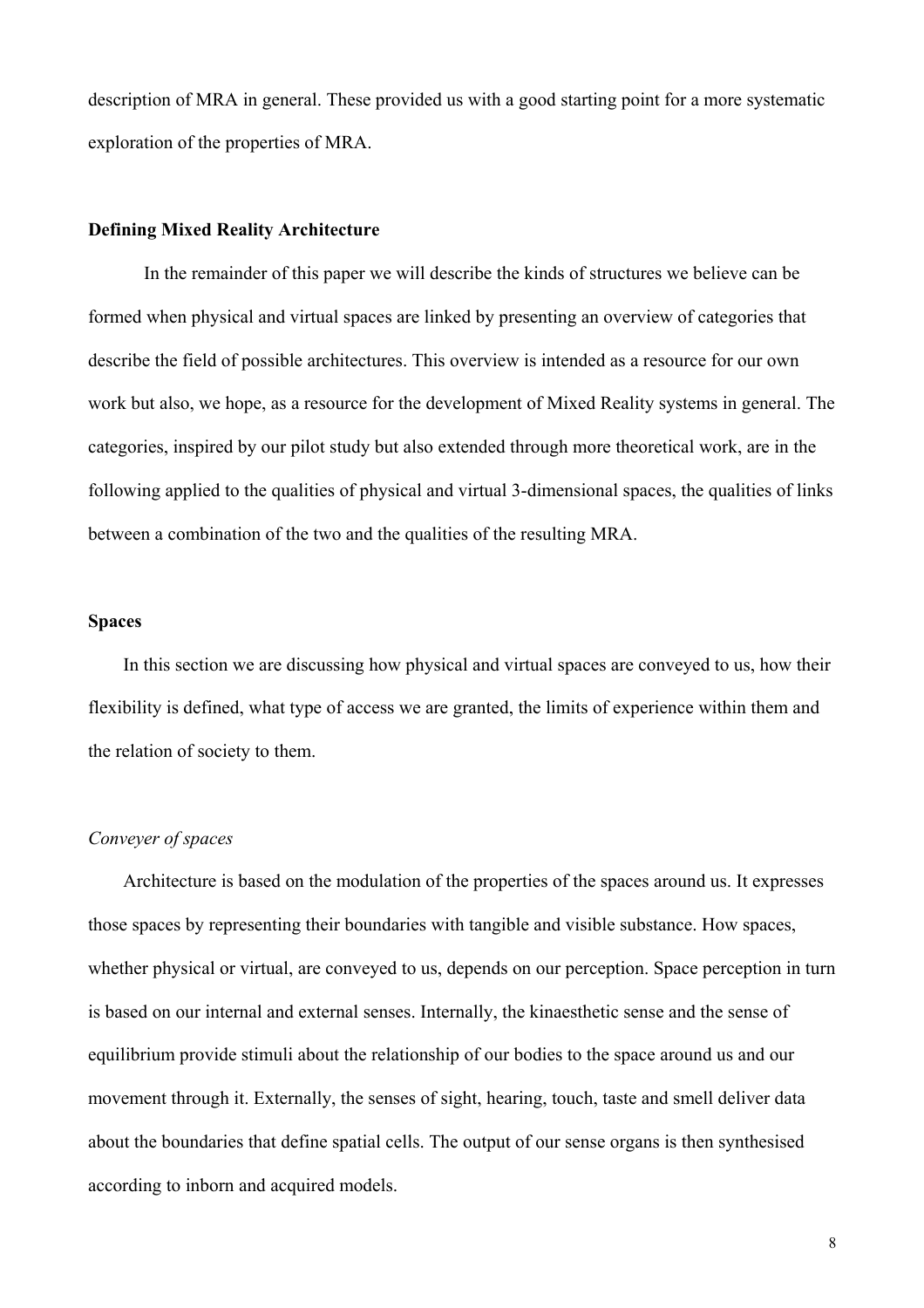We would argue that this could hold true for the experience of virtual as well as physical spaces. A thought experiment introduced by Deutsch in *Fabric of Reality* might serve as a starting point here. The author describes an interface capable of rendering virtual environments directly to our nervous system (Deutsch, 1998). In science fiction this has of course been suggested previously, most notably in *Neuromancer* (Gibson, 1984), but here Deutsch uses this type of interface as a vehicle to discuss the possibilities of VR in principle. It would require sensors that measure user's actions directly from their nervous system, output devices that feed back the environment's reactions to the user as nerve impulses and a computer that controls the process and synthesizes environments. Users of such a system could then decide whether they want to experience physical space, predominantly virtual space or a mixture of the two according to their requirements. While well aware that such an interface does not exist at present and making no claims about its future availability, we found the assumption of its existence useful for a discussion of the possibilities of MRA independently of the capabilities of currently available interfaces to virtual space. This is because the limits of what can be experienced in physical and virtual spaces then depend on the capabilities of our sense organs and nervous system, and not the particular interface technology used.

## *Flexibility of spaces*

Physical spaces, or more precisely the physical enclosures of spaces, change over time. Boundaries in nature, for example the sides of a rock gorge, erode slowly; physical buildings are continually re-adapted to new uses (Heath, 2000) and sometimes even moved to new locations (Lighthouse megamove complete, 1999). These changes to physical space are however relatively expensive in terms of time as well as cost. In certain cultures, such as the traditional Japanese house, considerable use is made of spatial adaptation, however, this is not common in most traditions. Therefore it can be argued that the flexibility of physical space is highly limited by the stability and longevity of its enclosures.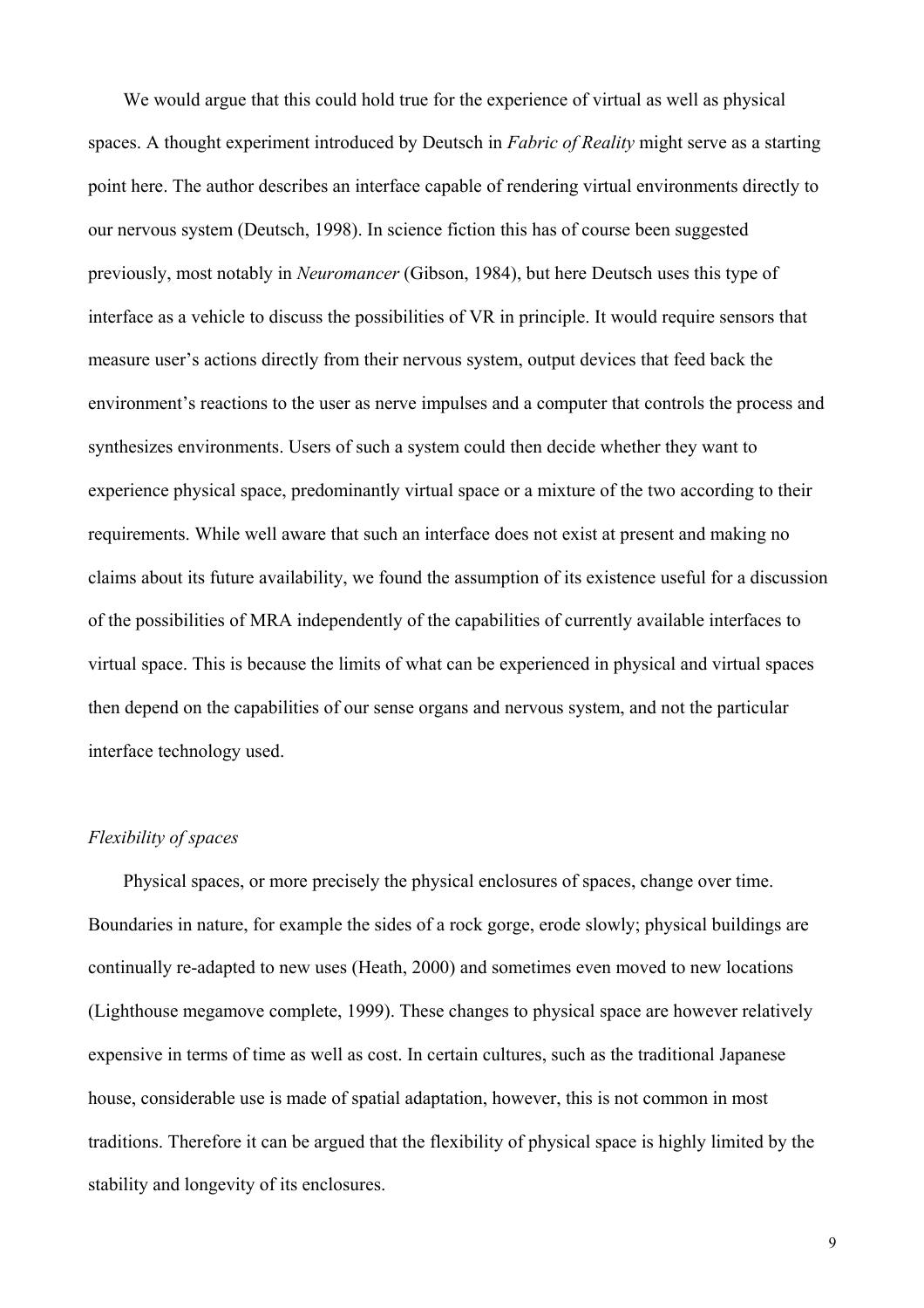In contrast to this virtual spaces can be designed to accommodate rapid changes in extent and position to suit changing requirements. Novak describes 'Liquid Architecture', architecture "designed as much in time as in space, changing interactively as a function of duration, use, and external influence" (Novak 1995, p.45). This architecture is an attempt to overcome conventional, very static architectural concepts by making use of the inherent flexibility of virtual environments.

Virtual environments enable architects to consider not only the movement of people through space but also the movement of spatial elements themselves animated or even animate in relation to time as a vital element of the design. But are virtual environments really as flexible as they seem? In general they are being perceived as allowing users the change of any of their aspects. If not restricted by the architects of the environment, virtual objects can be moved at will to any position and they can be passed through other users as well as other objects. In fact, the lack of appropriate restrictions of this flexibility can lead to problems for users in terms of their ability to interact with each other and the environment (Purbrick, 2001). However, there will always also be limits to the flexibility of any given environment as defined by the underlying computational infrastructure. An infrastructure will allow the change of certain aspects but might prevent or at least make rather difficult the change of others. For example, systems do not typically enable users to change the spatial co-ordinate system of an environment or its system time. In comparison to physical reality though, virtual environments do allow much greater flexibility in their topology and this property will be exploited for the construction of MRA.

### *Access to space*

Our bodies, including all our physical needs (e.g. nutrition, rest) and our sensorium have full access to physical space and our body movement results in movement through space. Indeed, our bodies are what gives us access to the experience of space in the first place, through our sensorium, nervous system and brain (O'Keefe & Nadel, 1978). Furthermore, our bodies as well as our sensorium are spatial themselves, having their own spatial extent and constraints in the same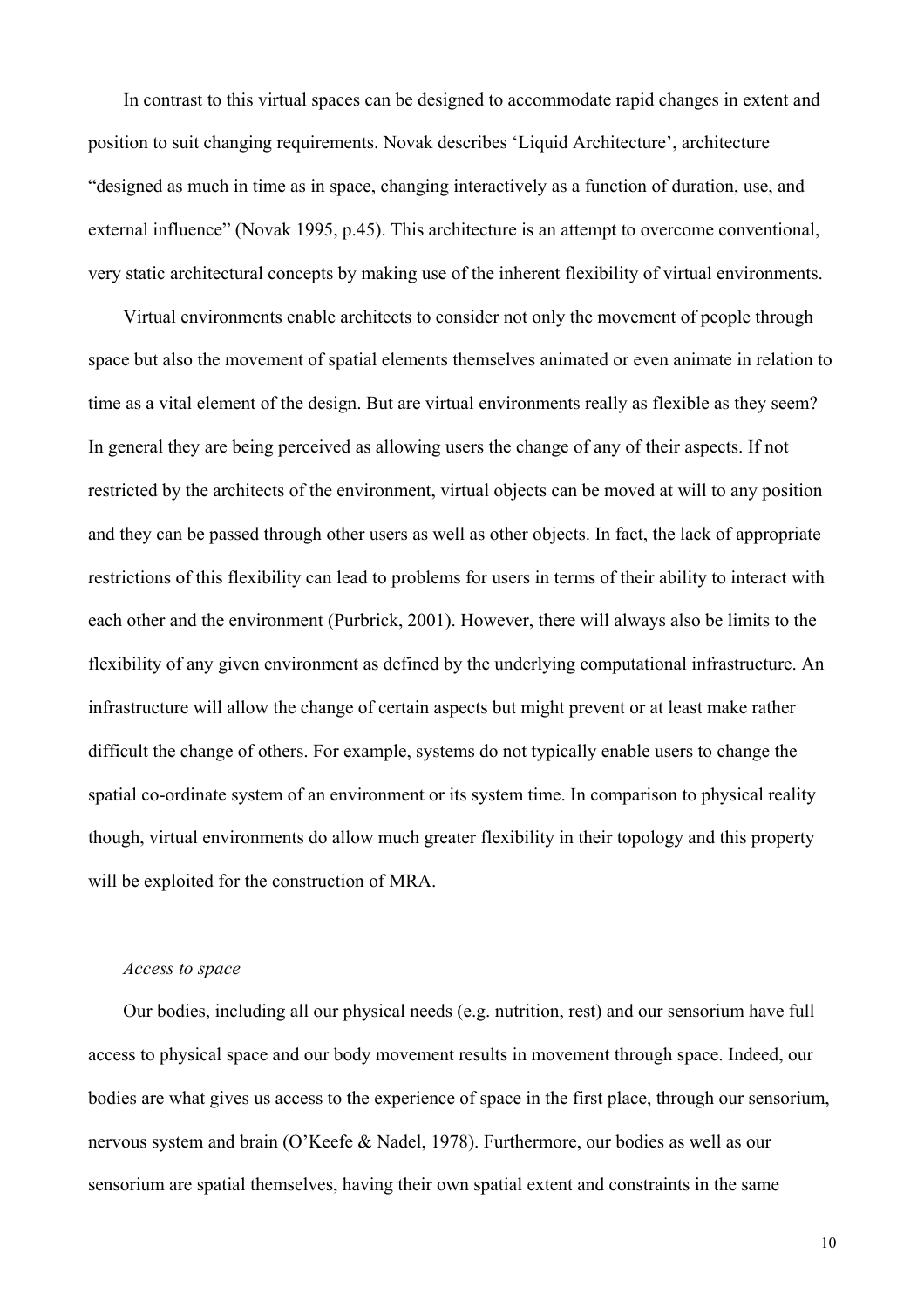framework. This level of access is afforded to everyone, meaning that people present in the same portion of physical space will perceive almost the same underlying data, while they might well perceive a different mediation of this data.

In contrast, while providing full access for our senses, virtual space does not allow access for our bodies, even when assuming the use of Deutsch's interface described above. Therefore the satisfaction of physical needs might be simulated but cannot be fulfilled and the movement of our limbs does in general not map directly on to the movement in virtual space. Another property of virtual space is that it is possible to tailor the level of access to it so that the experience of it is different for different people, for example, when certain elements of it are only visible to certain groups (Greenhalgh, Purbrick & Snowdon, 2000). Instead of providing public access to all aspects of virtual space, the experience then becomes private and individualised.

# *Limits to experience*

There are also clear limits to our experience of reality, mainly resulting from the limitations of our sense organs. In physical space for example we cannot perceive infrared light or the rotation of the earth. Deutsch points out that this also limits virtual space as only experiences that we can sense can be rendered (Deutsch, 1998). Virtual environments allow the experience of things that are impossible in physical space (e.g. flying) but cannot guarantee the reproduction of internal experiences (e.g. pride) or at all reproduce illogical experiences (e.g. unconsciousness). However virtual space will allow the experience of other's experiences at least to the extent of the relevant sensory data that can be replayed to more than one person.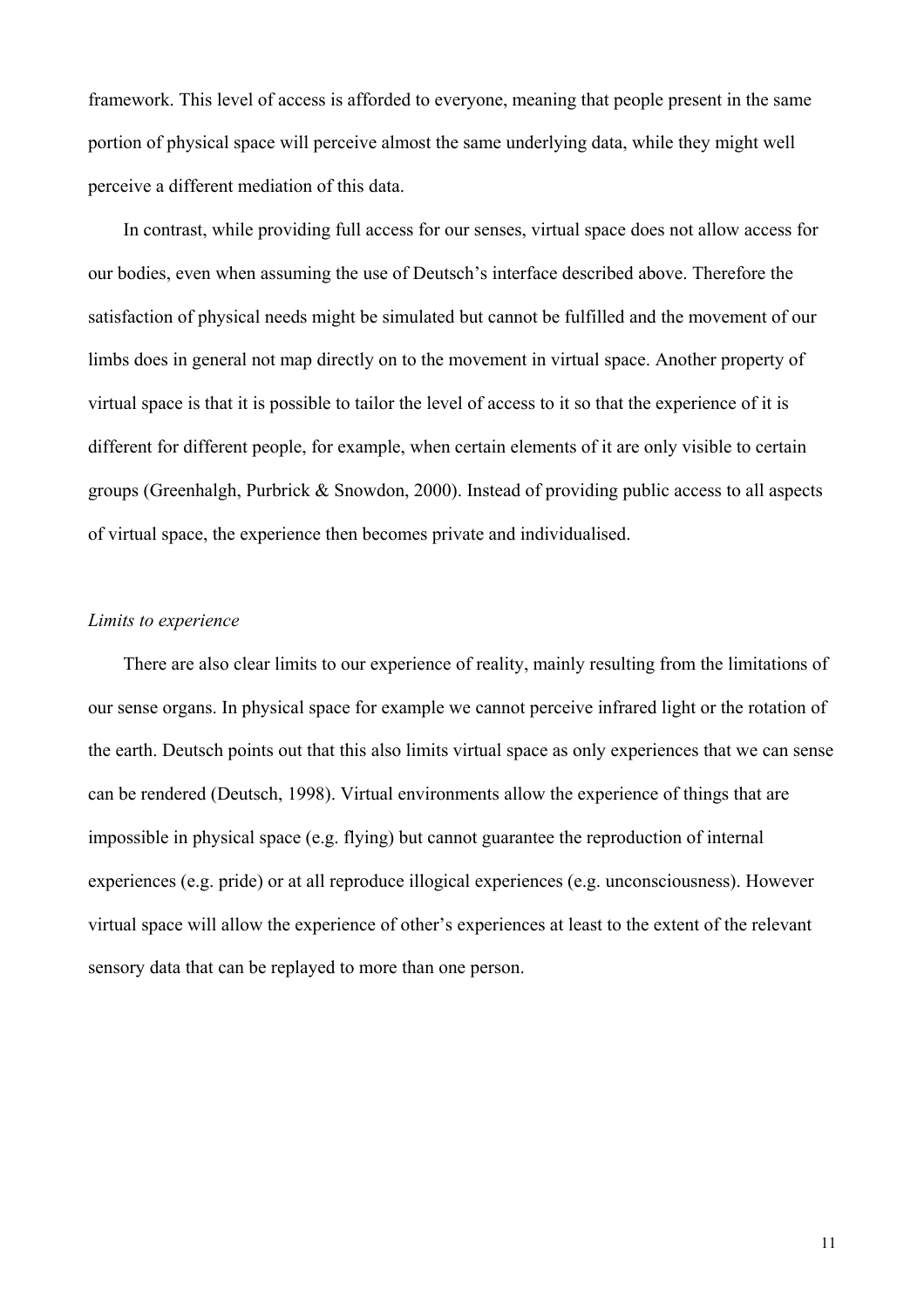#### *Social interaction in space*

Space is the prerequisite for co-presence unmediated by technology. It provides the framework for physical encounters and social interaction. We establish relationships within space and Hall describes how personal space is then being used to control or regulate these relationships (Hall, 1966). Crucially, social interaction does not take place in an unbounded, abstract spatial expanse but space has a certain structure. The geographical features of an environment determine an overall structure of space. However, more importantly in this context, spatial structure is provided by architecture, both within and outside buildings. As Hillier argues (Hillier  $&$  Hanson, 1984), this structure as provided by architecture, within as well as outside buildings, has certain effects on social interaction as it structures movements, encounters and avoidance patterns of otherwise discrete individuals prior to the effect society itself has. This structuring effect can be generative, when it encourages encounters between people, opening up the chance for social interaction between strangers. It can also be conservative, when it limits such encounters, in effect preserving the structure of the already existing social interaction. At the same time, the spatial patterns of architecture are clearly structured by society as they are laid out according to certain rules that differ from one society to another. These patterns as affected by the underlying social rules in turn make the existence of society visible and make its spatial form recognisable.

The smallest unit in this structure is the elementary spatial cell. It can be defined as a space in which people are regarded as being co-present and having a symmetrical relationship to each other in terms of their potential for social interaction. One of the functions of the spatial cell is to establish the two categories of inhabitants and strangers. A cell is owned by its inhabitant who controls its boundary or link to the outside public space, the domain of strangers as well as the domain of encounters between strangers and inhabitants (Hillier & Hanson, 1984). The inhabitant exerts control of the link to public space to maintain the discreteness of the category, to establish the identity of strangers and authorise the crossing of a link turning strangers into visitors.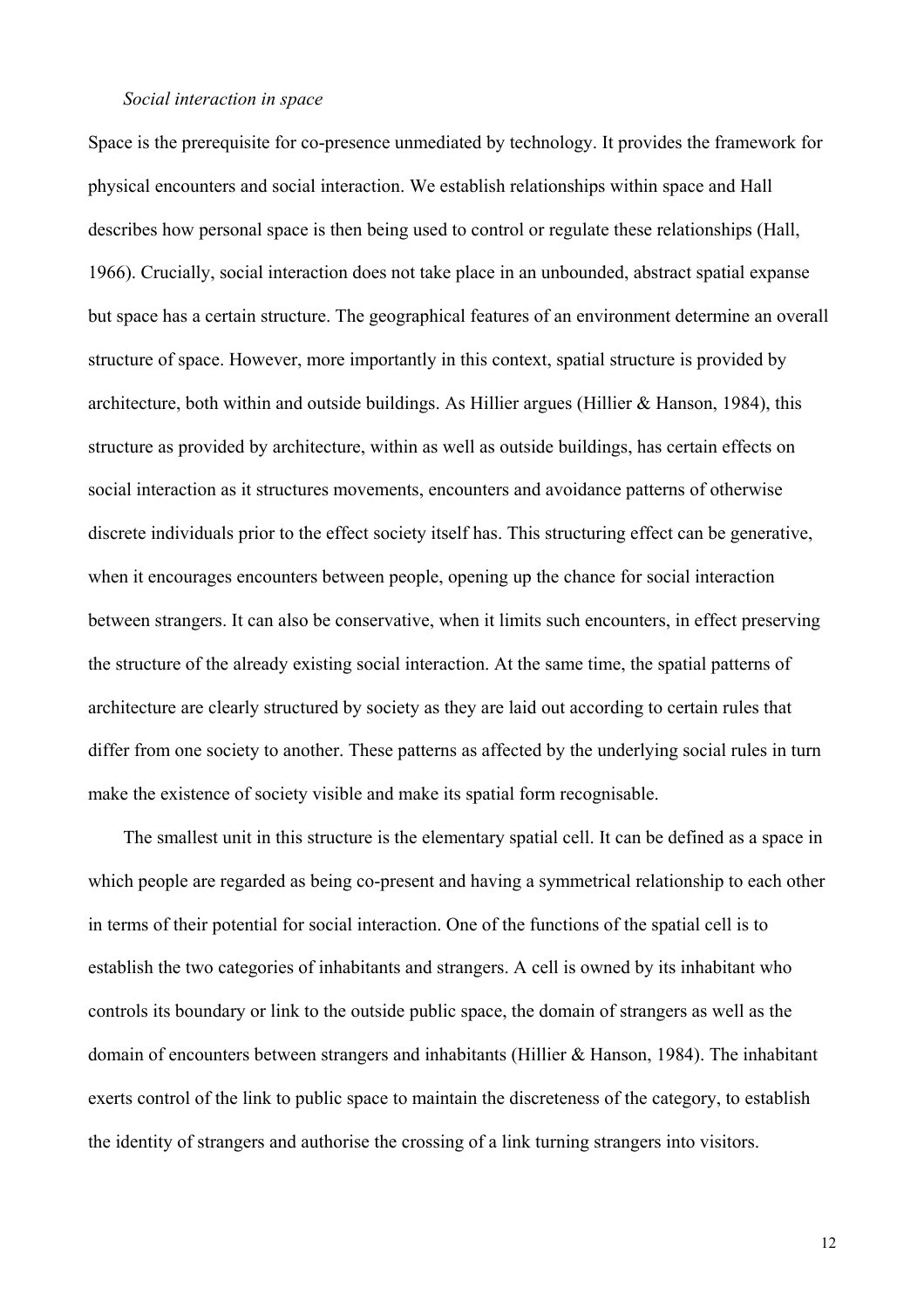As mentioned above, physical spatial patterns are relatively stable. Radical shifts in these patterns are generally only caused by revolutionary events (i.e. industrial revolution, wars, natural disasters). This provides society with a more or less stable base to grow from both spatially as well as socially. Access to space is democratic in principle. In practice society restricts access for certain classes of people and physical and mental competence of individuals do have an effect on access. Nevertheless, there are spatial regions (i.e. public space) where all classes of people will encounter each other and where there is potential for social interaction between them.

When analysing virtual spaces it becomes clear that their purpose is to provide a similar kind of spatial framework to that of physical space for electronic communications. The aim is to make use of the affordances of space in support of co-presence and therefore social interaction. Benford, Brown, Reynard and Greenhalgh (1996), in their analysis of spatial approaches to CSCW mention the need to provide peripheral awareness of the actions of others, the realisation that informal interactions as often generated by chance encounters are an important part of co-operation and the benefits of providing users with a sense of place as many online co-operative activities are distributed over a number of sessions. Indeed, often the aim is to directly simulate the properties of physical space and make similar use of it in the virtual environment. For instance, the spatial model of interaction (Benford & Fahlen 1993) imposes rules on the ability of users to communicate with each other that are based on the spatial proximity of their virtual representations.

The spatial topology of virtual environments is often similar to that of general physical space. Activeworlds, a platform for persistent virtual environments, is a good example in this context as it allows users to construct their own virtual buildings. Started on a flat virtual plain in 1995, Alphaworld which is the main environment in the Activeworlds universe has a vast number of buildings that have been placed in what now very much resembles an urban structure. The overall topology seems to result from the wish of users to build close to others and the power of the coordinate system as users preferred easy to remember co-ordinates (Schroeder, Huxor & Smith, 2001). However when planned, as in a number of smaller areas where groups of people decided to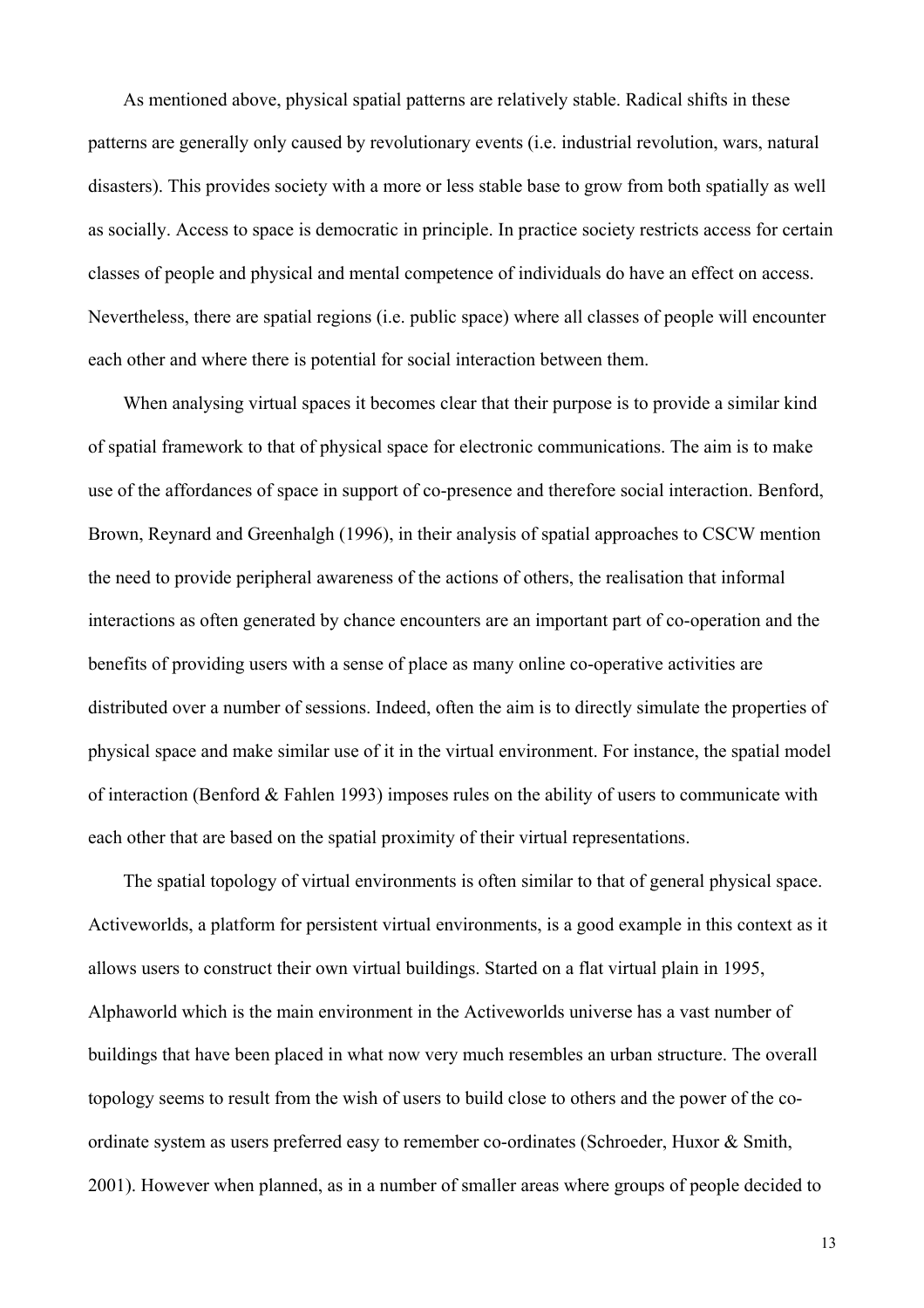co-operate, space has been structured with public as well as private areas and Schroeder et al. describe how these areas are used for general socialising and more intimate interaction respectively. Alphaworld grants users certain property rights. They can claim land, build on that land and exert some control over it. But overall control over space, including individually 'owned' land and buildings, ultimately lies with the owner of the computational infrastructure, which is probably a defining feature of all online environments.

We would like to argue that virtual spaces are comparable to physical ones of similar topology in terms of their generative and conservative effects on social interaction. Indeed, movement through virtual space, which is providing the chance for encounters and therefore the potential for social interaction, can be shown to be statistically similar to movement through and equivalent physical space (Conroy, 1998).

Two of the defining properties of virtual space mentioned above however are expected to cause social interaction to be distinct from that within physical space. Firstly, if a truly flexible spatial topology were implemented for virtual space, the society shaped by it would be confronted with a shifting spatial arrangement, rather than a stable basis, which would presumably be difficult to navigate and visualise. To be able to see such a flexible topology as an expression of a society, this society would have to have adopted a rule system quite different from one grounded in much more static physical space. Secondly, as access to virtual space can be tailored to individuals, users cannot necessarily expect a common frame of reference for social interaction, which seems to be contrary to the original goal of the introduction of spatial metaphors into electronic communication.

### **Mixed Reality Links**

Following the description of the qualities of physical and virtual spaces above we will now attempt to outline the properties of the links required to shape these into MRA. A previous analysis of the boundary between physical and virtual (Koleva et al., 1999), but also a fresh look at links within physical and virtual architecture has served as basis for the following account of Mixed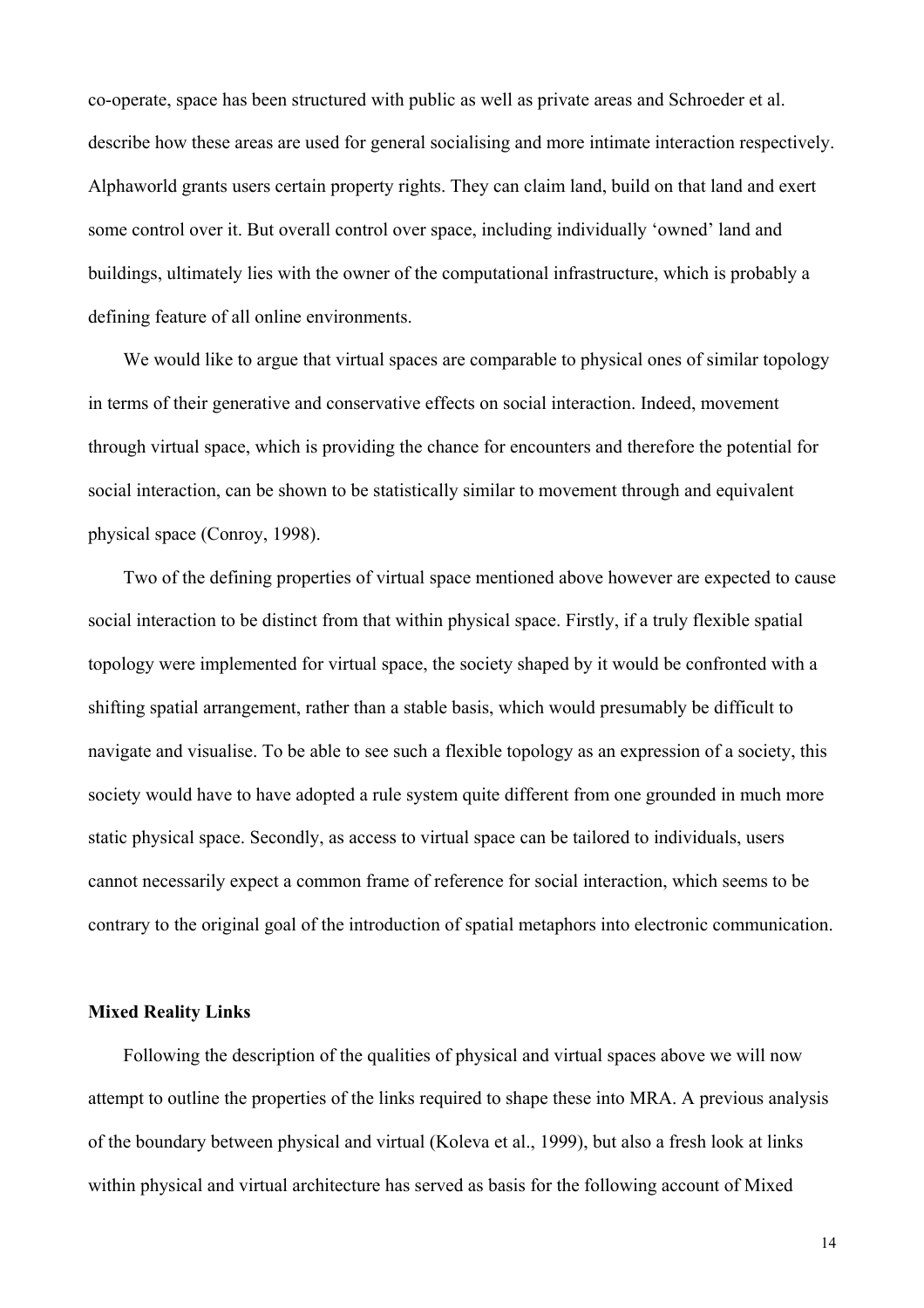Reality Links. We will discus how those links are conveyed to us, how flexible they are, what type of access we are granted across links, what types of target are possible and how social interaction is affected.

## *Conveyer of links*

At the most basic level, the link between physical and virtual space is created by the set-up of virtual space itself, as there needs to be an interface for the input and modification of the underlying data. Through the mere existence of virtual space the two kinds of space are therefore always linked by technology, while the way this link is conveyed to us is a matter of design. In physical space a link to virtual space might appear as a gap in a virtual wall, creating an opportunity to cross. That wall in turn would have been rendered to our nervous system as a representation of a boundary between physical and virtual space. The gap will then allow parts of our sensorium to traverse and explore the other side. Crossing this link means that our sensorium predominantly perceives stimuli from within virtual space. Once there, a link back across would also be represented to us as a gap in whatever denotes the boundary to physical space. Boundaries and links between physical and virtual are then perceived just like ordinary architectural elements (e.g. walls, doors) and their affordances in terms of their traversability will have to be made clear in design.

# *Flexibility of links*

Mixed Reality Links are highly flexible in terms of quality and mobility. Which spaces are linked to which can be changed and adapted quickly, given the right access control (Benford, 1998). In addition, a link between one particular physical space and a particular virtual space can also move its position, in effect re-connecting the same two spaces in different locations over a period of time (Schnädelbach et al., 2002).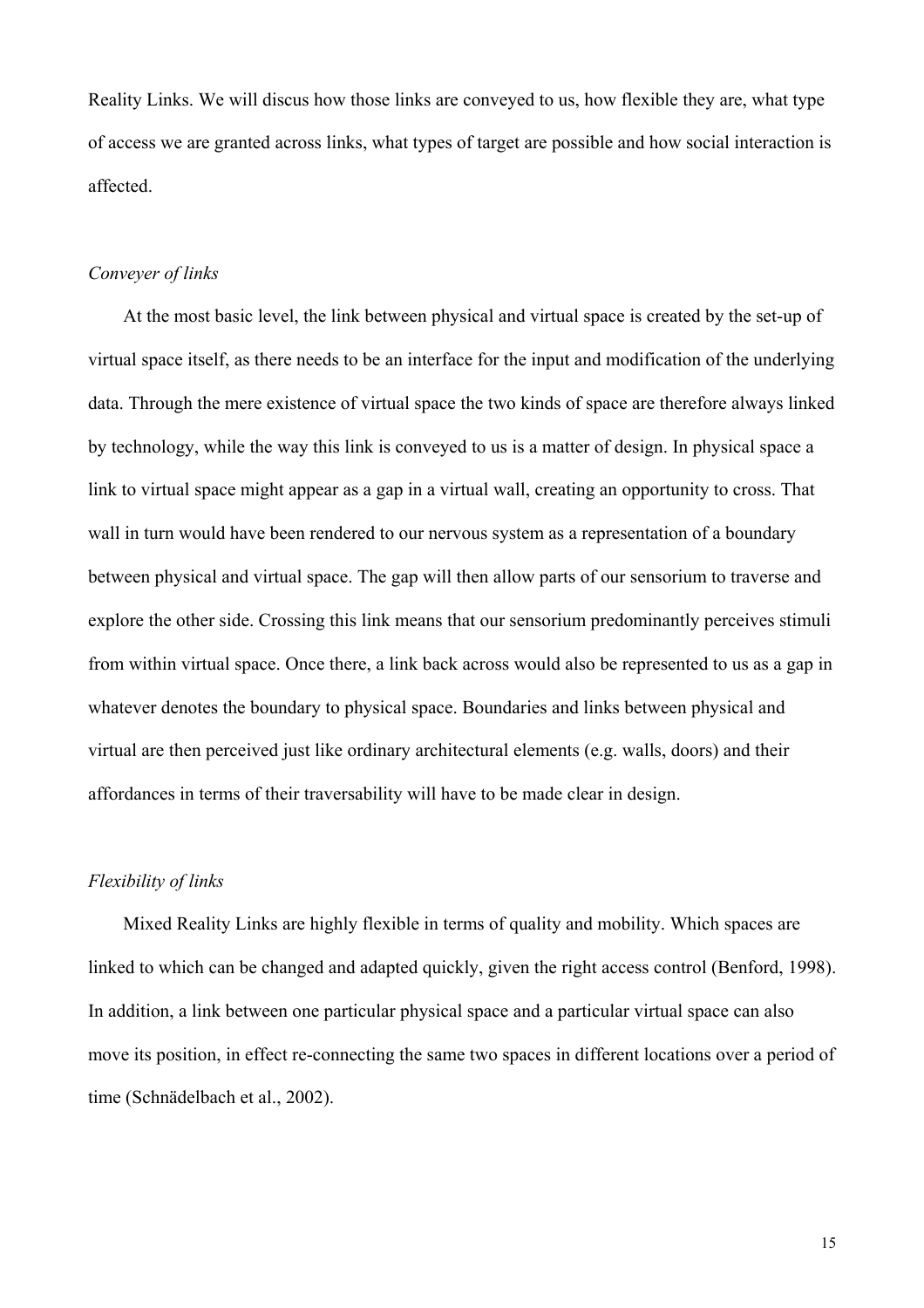#### *Access across the link*

In terms of what access they provide, Mixed Reality Links have very different properties from links between separate physical spaces. Our physical body with its physical needs cannot cross regardless of the type of interface we might be using. Crossing instead means projecting all or part of one's internal and external sensorium to predominantly perceive the space across the link. Different kinds of links will then permit different portions of our sensorium to cross just like the ordinary telephone links two physical spaces by audio only while it does not allow us to see the other space.

This also requires us to take on one or multiple representations in the space on the other side. For virtual space this would be an avatar, which can appear to others just like our physical body or take on a new form and identity. For remote physical spaces a physical proxy would take the role of the avatar (Koleva, Schnädelbach, Benford, Greenhalgh, 2000). What different people experience of a certain link can be tailored finely to an individual, resulting in the link no longer being available publicly. Unlike a door between two physical cells that is visible and usable in principle for everyone, a Mixed Reality Link can be rendered differently for different people, in effect individualising links.

### *Target of a link*

The target of the type of mixed reality link we are discussing here is always another space. When starting from a physical cell, this can be any virtual space in the MRA. From within virtual space, a target can be any physical space in the MRA. Significantly, there is a fundamental difference between the physical cell an individual starts off in and all other physical cells as only the former can be entered fully with our bodies as outlined above. Mixed Reality Links can also be segmented meaning that the target of a particular link can be accessed in more than one way. The segments of a target can then have different properties from each other. As an example one could envisage a Mixed Reality Link that provides two views from physical space into virtual space, one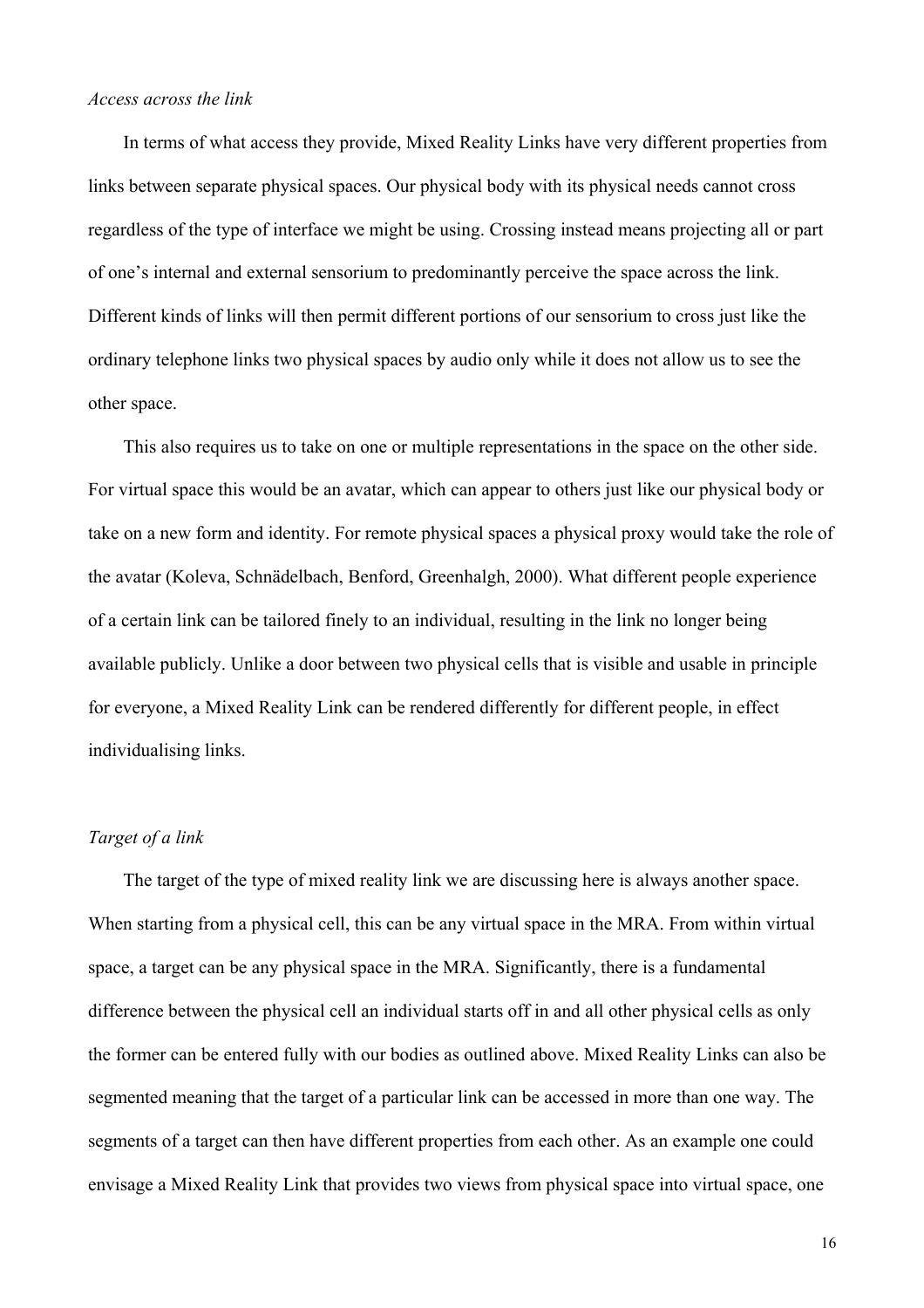being vertical and the other horizontal to be able to observe different aspects of the other space at the same time, possibly even at different scales. In terms of time, targets of a Mixed Reality Link can be accessed instantly, bar the physical limitations of the hardware used both locally and across the network; but accessing parts of the MRA that are more remote in the topology can require time for virtual travel. In addition to the above, Mixed Reality Links can also transform the target in time when they link to a recorded virtual space for instance (Greenhalgh, Flintham, Purbrick & Benford 2002).

#### *Social interaction*

Socially, crossing a Mixed Reality link can be compared to crossing a link between two physical spaces. This typically means a change of status for instance turning a stranger into a visitor. If they have not been 'individualised', links are part of the same spatial framework as any other objects or indeed users and crossing as well as the associated changes in status become visible. An important part of 'civic legibility' (Mitchell, 1996) is re-introduced into networked social interaction as now it becomes possible again to understand who is accessing what.

An individual or an organisation as the 'owners' of a link typically controls the access. They decide who has got access to the link and at what quality, while the amount of control they themselves have be in turn managed by whoever controls the underlying infrastructure. Mixed Reality links could also be used, just like links within physical space, to exert control over the behaviour of people, when certain routes within the MRA are made available or are closed to channel the flow of people.

#### **Mixed Reality Architecture**

In the final section of this overview we are aiming to set out the concept of Mixed Reality Architecture as a configuration of physical and virtual spaces joined by Mixed Reality Links. We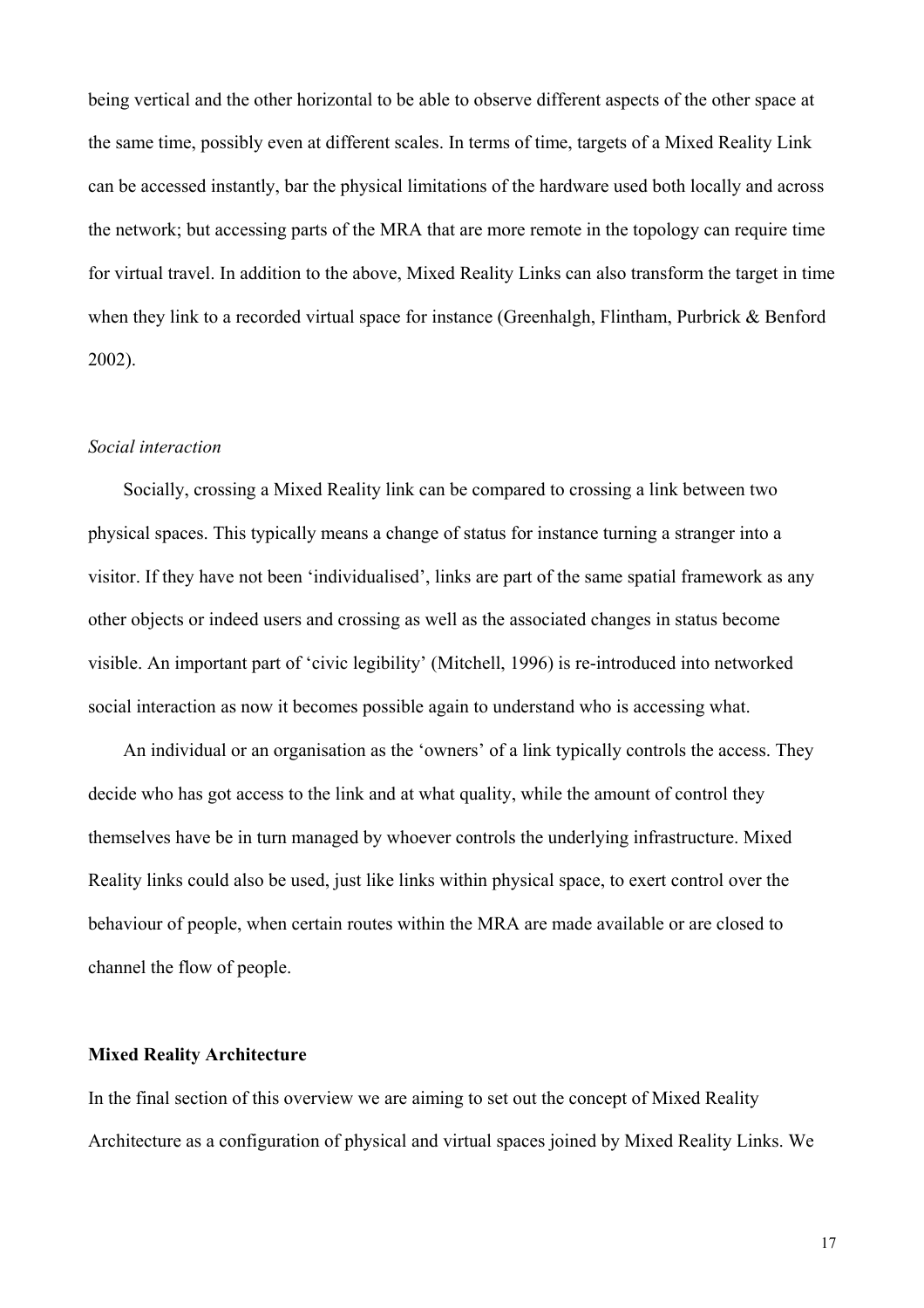will discuss MRA in terms of how it is conveyed, how flexible it is, what access we can gain to its parts, what its topology is like and what MRA means for social interaction.

## *Conveyer of MRA*

The quality and dimensions of MRA are conveyed to us by the assemblage of spaces and links described above. Their properties tell us about the qualities of the complete architecture and we perceive these properties with whatever part of our sensorium we have access to in different segments of a MRA. At the same time the architecture takes on properties as a whole that can only be understood by considering more than its separate elements and through movement between its parts.

### *Flexibility of MRA*

The topology of MRA is very flexible. Each link can rapidly adapt to join different cells. A user aiming to adapt the topology to their needs might trigger this change or it might be triggered automatically by certain events. Links can potentially also be generated as well as removed from the MRA very quickly. In addition to the above, parts of the structure can also move position. This is certainly true for virtual space but even an entire physical cell could move (e.g. vehicle). However, MRA as a whole is 'anchored' in some respect from the perspective of each user. The physical space they started off in is always the one they will come back to, given that no physical travel is involved.

### *Access to MRA*

Effectively, people have different degrees of access to different parts of a MRA. Firstly, full bodily access is only given to the cell that was physically entered, while parts or all of our sensorium can reach other areas of the topology. Secondly, depending on the type of link employed, parts of MRA can be experienced only by individuals or certain groups, while other parts are available publicly. On the one hand this is the result of control exerted at each link, effectively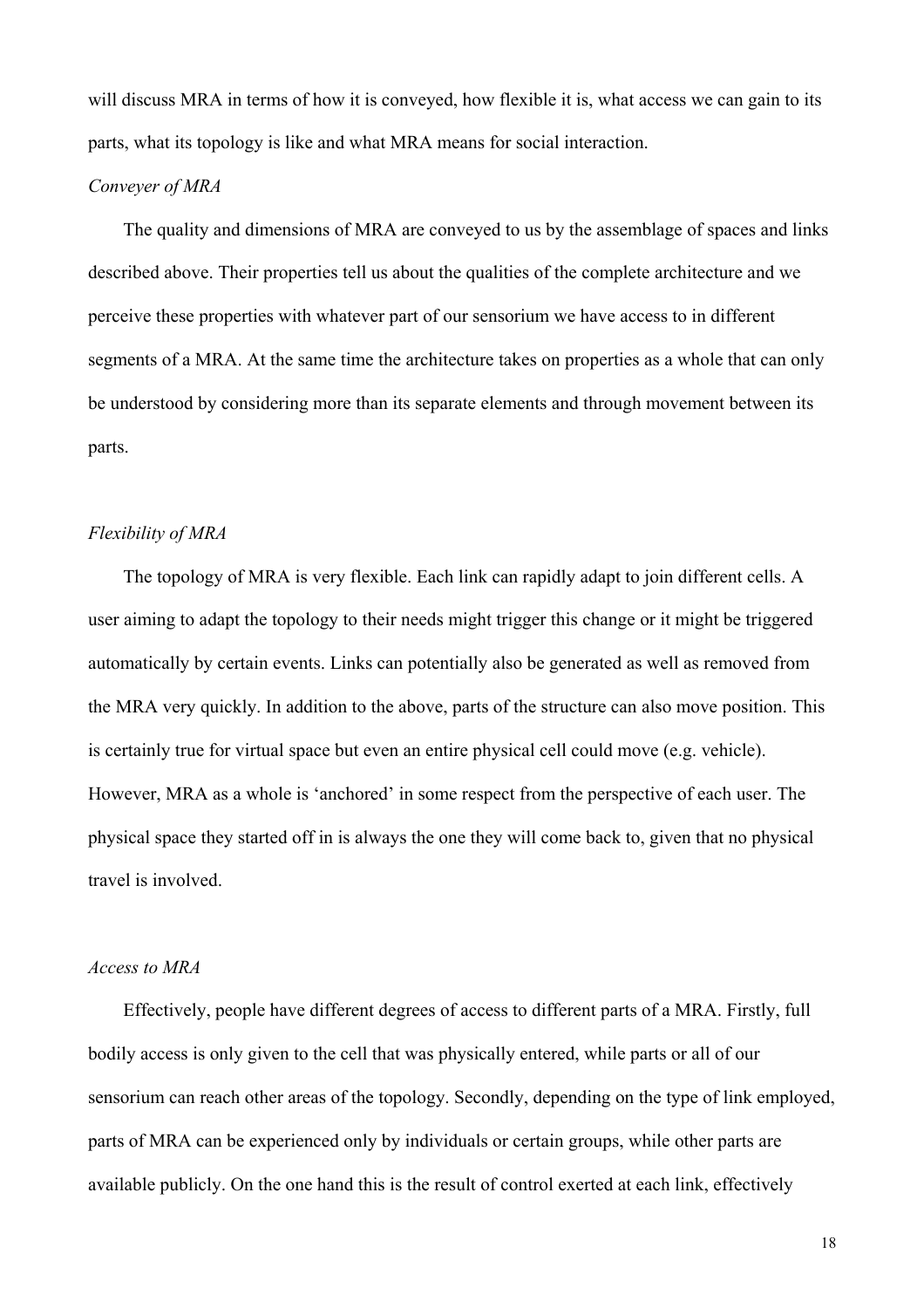barring access completely for particular groups. On the other hand it is caused by the ability to render parts of the virtual structure, spaces as well as links, selectively to individuals or groups only. Both the above will result in an individualised outlook on MRA, in terms of which parts of it are accessible. This might seriously impede the civic legibility of MRA as individuals or groups of individuals might not have a common frame of reference for social interaction even if they are close to each other in the MRA.

# *Topology of MRA*

For all practical purposes physical and virtual spaces can be described as boundless in all of their three spatial dimensions. Conceptually, we regard them therefore as always directly overlaid, while at least one Mixed Reality Link is required to make this apparent to inhabitants of a MRA. Where and how physical and virtual spaces are linked is then a matter of design as already discussed in the section on Mixed Reality Links.



Figure 5: Physical and virtual spaces directly overlaid

One of the most common approaches to Mixed Reality, Augmented Reality (AR), is based on this type of spatial topology (Anabuki, Kabuka, Yamamoto & Tamura, 2000). In AR the topology of physical space is typically applied to virtual space, which makes it similarly inflexible. Indeed, one of the main research challenges in this area is the as exact as possible registration between physical and virtual environments. Links between physical and virtual space are often user-centred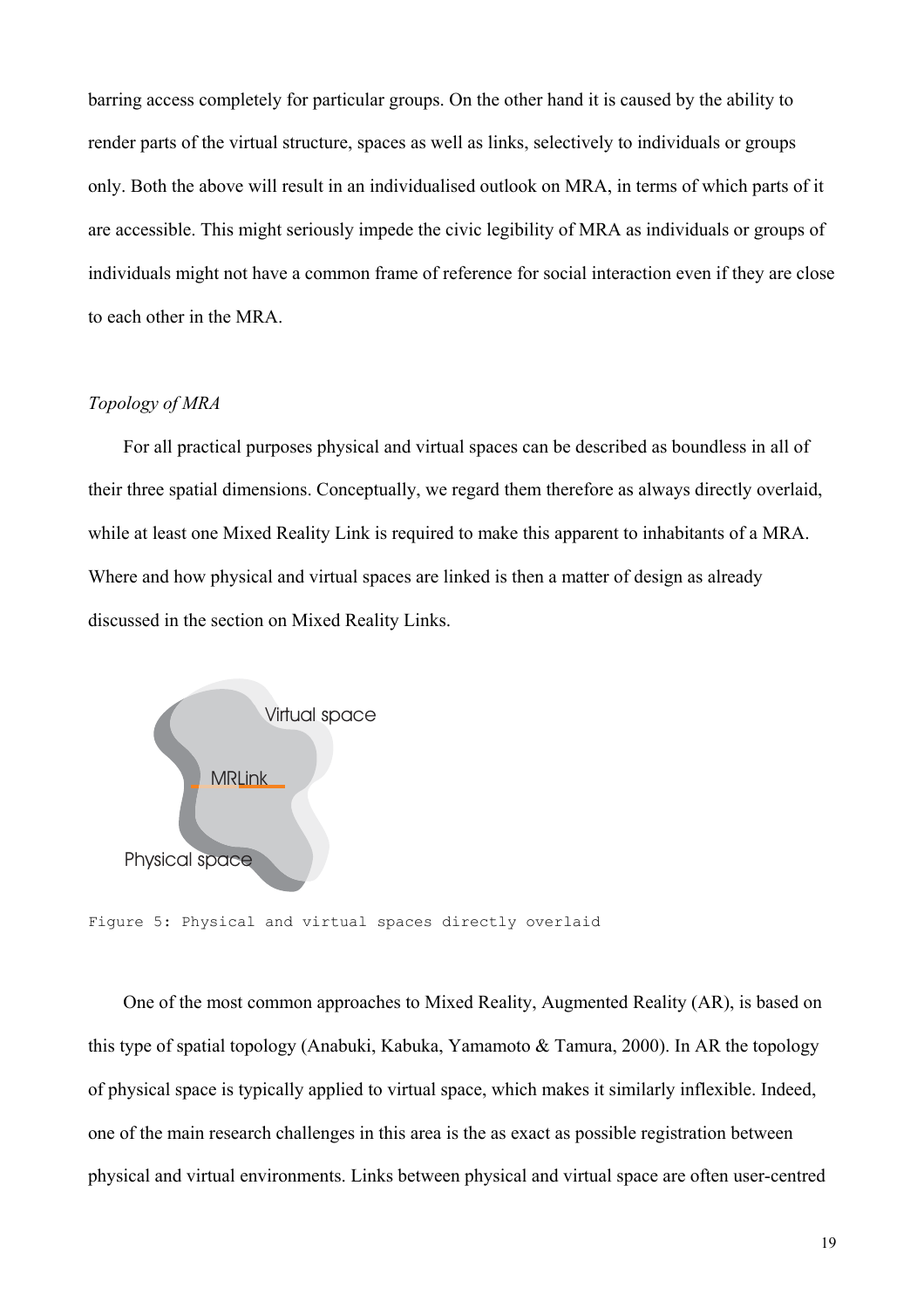(Head Mounted Displays), therefore mobile and position tracked. On the other hand, physical and virtual space can be designed to appear discrete with different spatial topologies on either side. Mixed Reality Boundaries as used for the pilot study described above are based on this second type of topology. In contrast to AR the MRB is usually space-centred rather than user-centred and therefore available to small groups of people. Through its implementation it appears like a window or door between physical and virtual spaces, giving it an architectural quality.



Figure 6: MRB - Physical and virtual spaces are linked but separate

In this context the two approaches above have been introduced to demonstrate the topological extremes possible within Mixed Reality. Significantly, they cannot clearly be separated and indeed are often combined (Schnädelbach, Koleva, Flintham, Fraser, Izadi & Chandler, 2002). Both of these extremes influence the topology of MRA itself, which is based on the premise that physical and virtual spaces are overlaid but segmentation is introduced where required.

As basic building block of MRA and as equivalent of the elementary physical architectural cell we propose the MRA Cell. The MRA Cell is defined as spatial unit consisting of one physical and one virtual spatial cell joined by a Mixed Reality Link. It is designed to simulate co-presence between people on either side of the link and offer them an as symmetrical as possible relationship for social interaction. The MRA Cell can take a number of forms. The simplest implementation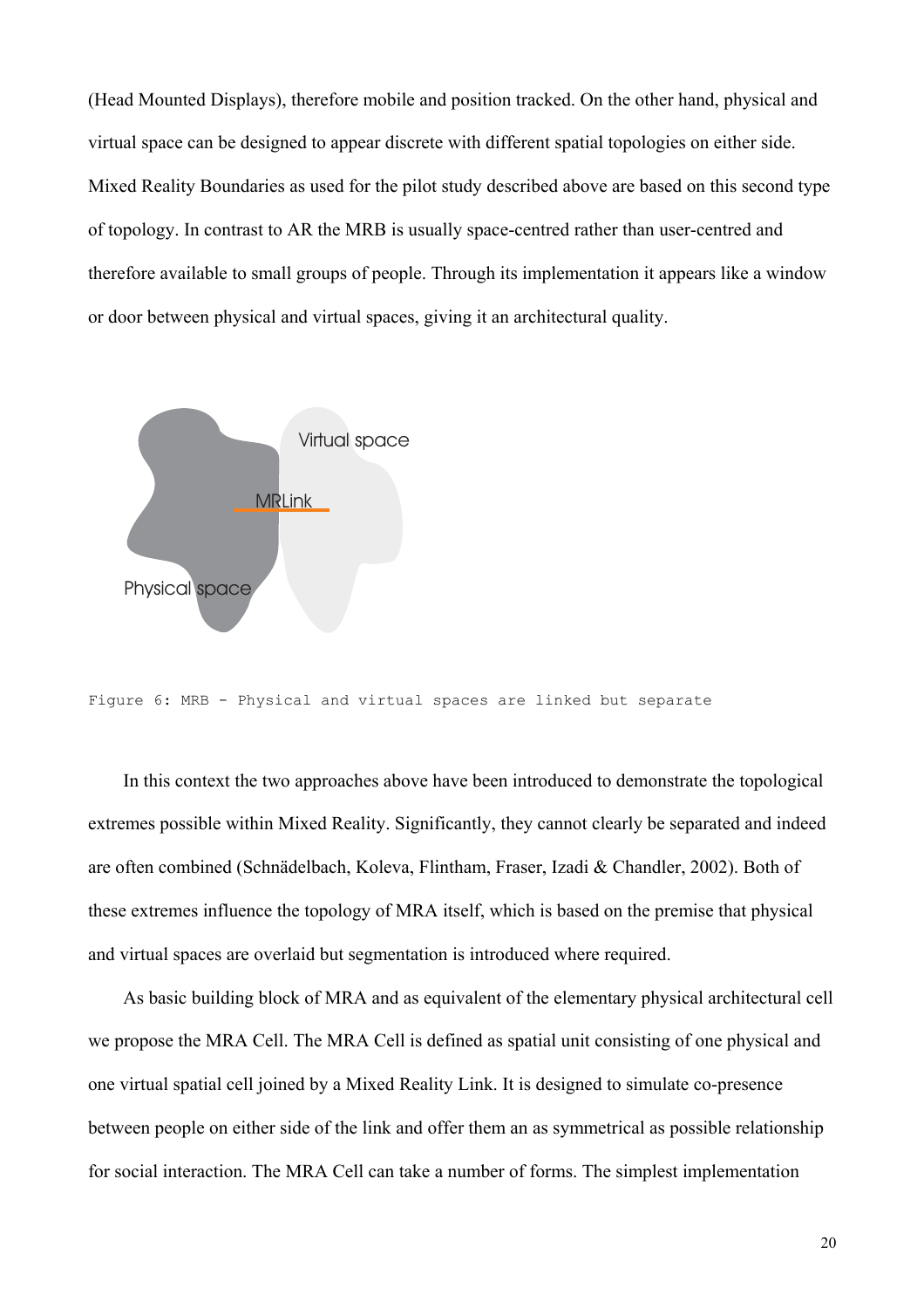could look like the figure below. Other implementations are possible but in this context we have chosen the separation of the two spatial units within each MRA Cell with the aim to allow separate access control to both parts of the MRA Cell. This will be discussed in more detail below. Each inhabitant of a given MRA then owns and controls one MRA Cell. These exist in conjunction with any public MRA Cells that might exist in a MRA and which are controlled by a group of people rather than an individual.



Mixed Reality Links (Surrounding topology omitted). Cell boundaries as controlled by inhabitants determine level of privacy

As a result the overall topology of MRA is defined by the properties of the two underlying topologies of physical and virtual spaces as effected by the relative position of MRA Cells within them. Importantly, the physical side of a given MRA Cells can be described as embedded in a static physical topology (unless it is a vehicle), while the virtual side of a MRA Cell can be described as embedded in a flexible virtual topology (unless it is designed to be fixed). The movement of individual MRA Cells within virtual space then allows the dynamic configuration and reconfiguration of the topology of MRA and with it to a certain extent that of physical space. The graphic below serves to illustrate that process. On the left Topology 1 of a given MRA is shown, where five static physical cells embedded in physical space are linked to their equivalents in virtual space. On the right the graphic shows Topology 2 of the same MRA where the linked virtual cells have changed position and formed a new virtual topology. As a result the spatial relationships between physical cells have also changed across virtual space.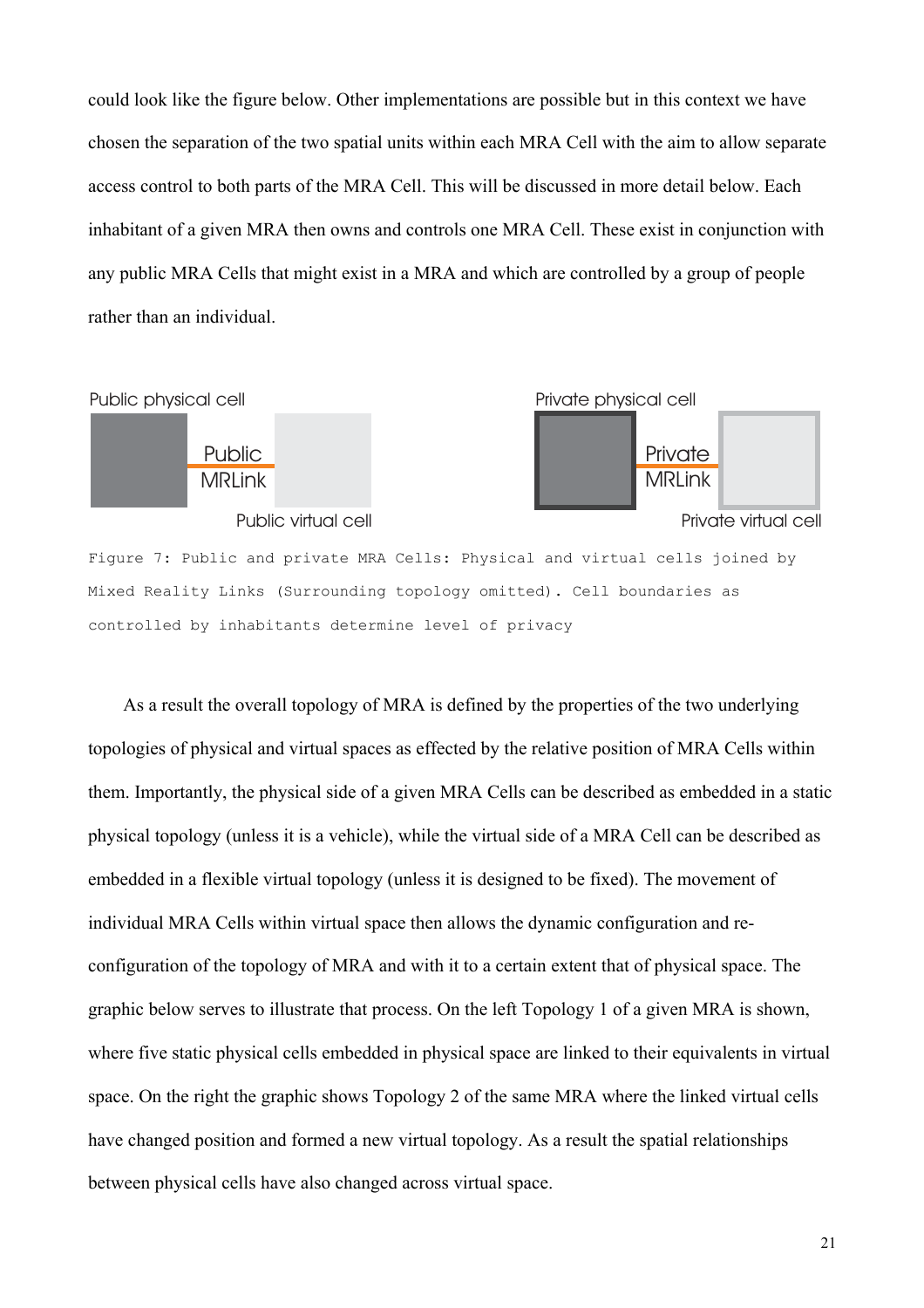

The above is only a simplification of the configurations we are currently considering. There are a number of other aspects that are important like the question of the discreteness of spaces, the spatial expanse of MRA as well as the temporal expanse of MRA.

#### *Social interaction*

Each inhabitant owns and therefore controls the access to at least one MRA Cell. There are two types of control. Firstly, inhabitants control the position of their MRA Cell in virtual space, which in turn affects the overall topology of MRA. By moving their MRA Cell they can create spatial configurations according to their requirements. Secondly, inhabitants also control access to their MRA Cell either from public physical space or public virtual space but also across their own MRA Link. This is achieved by controlling the boundaries to a particular Cell. Boundaries can be closed, opened or removed altogether. This is the rationale for the separation of the physical from the virtual spatial unit within a MRA Cell, as now entering one does not necessarily allow access to the other. MRA Cells are designed to allow protection of private property and social interaction from the interference from strangers very much like physical architectural cells. The public spaces surrounding these private MRA Cells are expected to have a similar effect on patterns of encounter between people with the potential for social interaction to those of physical space. However, one of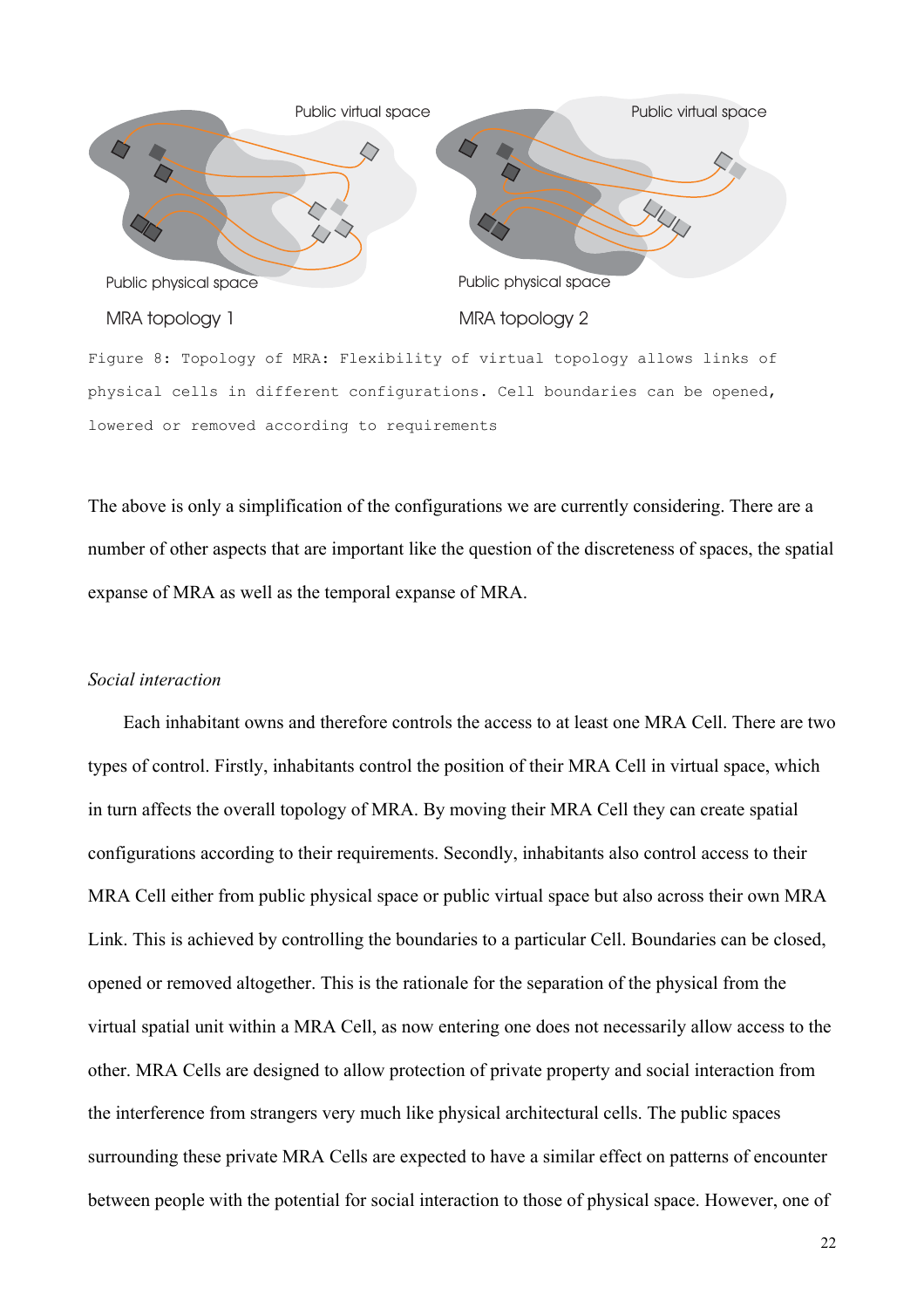the main differences of the topology to that of physical space is its flexibility. When MRA Cells move the relationship of private to public spaces is changed and it will be an interesting future area of inquiry to see how this flexibility might influence social interaction.

It is quite conceivable that one person or organisation has overall control over a MRA, similar to a company having control over their own intranet. However, if the infrastructure was constructed on the basis of open protocols and standards, each individual piece of MRA could be linked to any other cell, effectively making overall control impossible, very similar to the current structure of the Internet.

## **Conclusions**

In this paper we have outlined the concept of Mixed Reality Architecture. Taking the observations and findings resulting from our initial pilot study as a starting point we have described and discussed the qualities of physical and virtual spaces, links between those and the resulting overall structure of MRA. At present, MRA tends to be set-up as lab experiment but we would like to suggest that there are other motivations that might lead to its wider use. A significant amount of everyday social interaction is already taking place via electronic media. As we have argued those media typically do not provide a spatial framework for that interaction, in effect de-spatialising it. For this reason, unlike physical space, these media do not provide for random social encounters. In turn, this prevention of encounters with the potential for social interaction results in the conservation of pre-existing social structures. We are proposing a concept of MRA with the aim of re-introducing a level of spatiality into communication across physical and virtual environments supporting everyday social interaction but also more specific collaboration tasks that require a spatial context, such as design, rehearsal or some forms of gaming.

We are now planning to investigate the concept further with in-depth studies of a persistent MRA covering a number of physical and virtual spaces. It is clear that we will be facing very real constraints given by the particular interface technologies chosen and this will result in the actual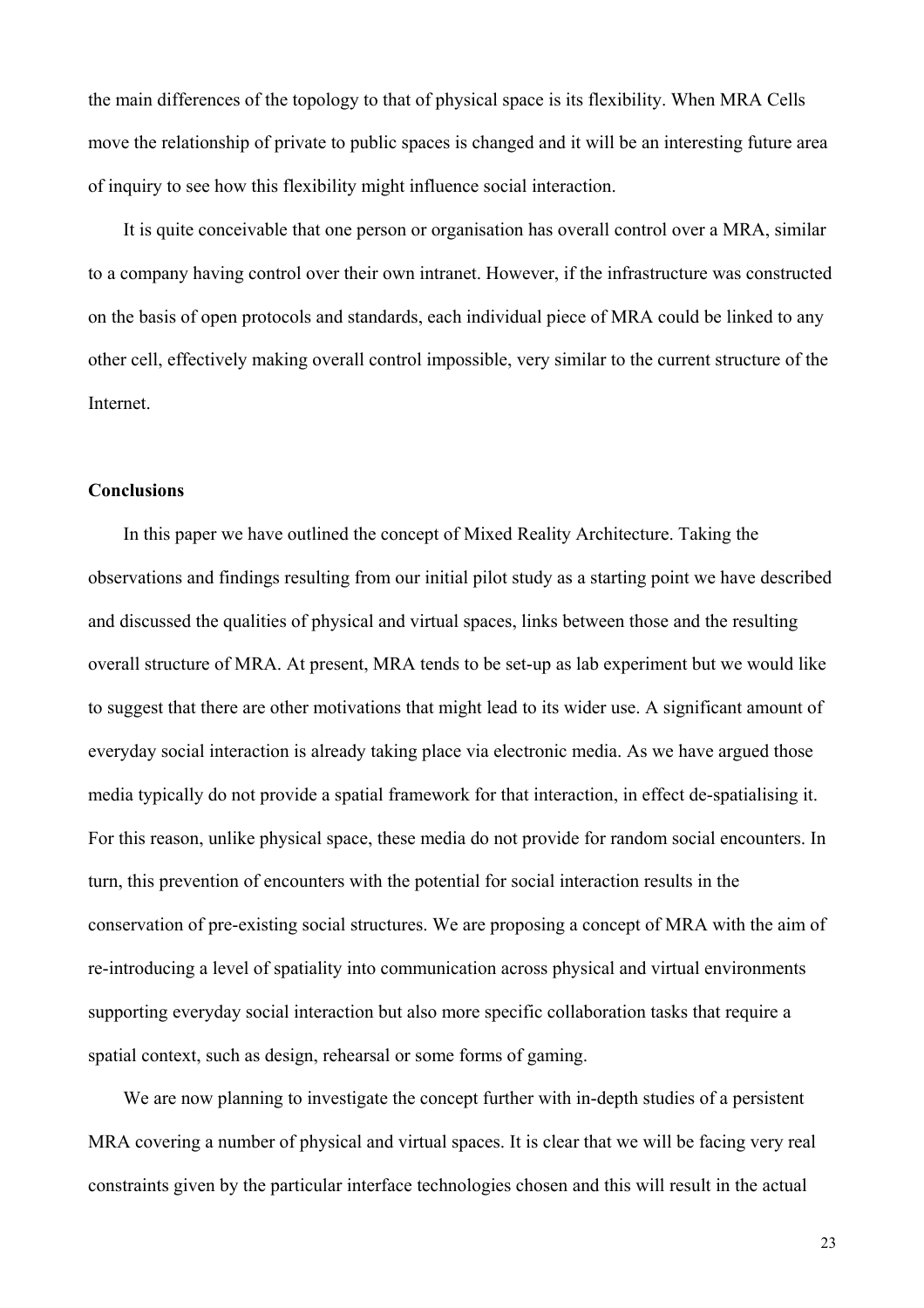MRA being different from the idealised framework we have presented in a number of ways. However, we feel that it as it stands provides a useful tool for us and hopefully other researchers in the field for understanding the issues emerging when constructing Architecture that spans the physical and virtual. With our studies we hope to gain experience in the design, construction and use of MRA in general with the aim of evaluating the concepts presented in this paper but also of uncovering new issues. We are particularly interested in how inhabitants assemble MRA topology from the cells they own and how this might be used to set up private and public areas for different uses. We also hope to see what use inhabitants make of the topological flexibility of MRA, as people have no access to this in physical architecture, and how that might influence social interaction. Finally, our aim is to investigate whether MRA, in contrast to other technologies supporting social interaction across space, really can be generative in terms of chance encounters and what types of design best support that aim, or whether the flexibility and possible individualisation of MRA will simply be used to exert more control.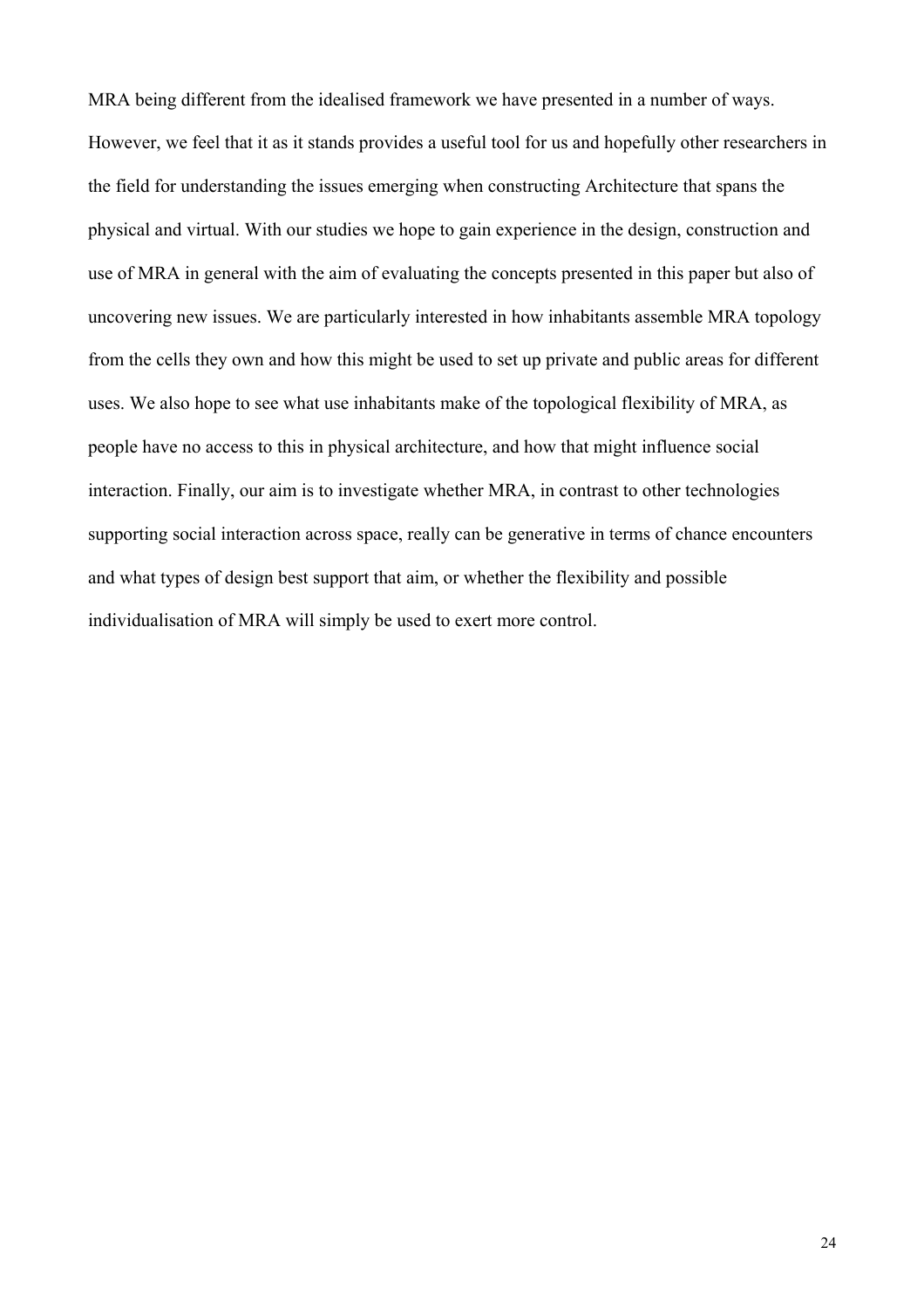#### **References:**

- Anabuki, M., Kabuka, H., Yamamoto, H. & Tamura, H. (2000), *Welbo: An Embodied Conversational Agent Living in Mixed Reality Space*, Video proc. CHI 00, The Hague
- Benford S., Brown C., Reynard G., and Greenhalgh C. (1996), *Shared spaces: Transportation, artificiality, and spatiality*, Proc. ACM CSCW'96, Boston, pp.77-86
- Benford, S., Greenhalgh, C., Reynard, G., Brown, C. & Koleva B. (1998), *Understanding and Constructing Shared Spaces with Mixed Reality Boundaries*, TOCHI, 5 (3), pp.185-223
- Benford , S. & Fahlén, L. (1993)*, A Spatial Model for Interaction in Large Virtual Environments*, proceedings ECSCW, pp. 109-124
- Conroy, R. A. (1998), *A Method for the Comparison of Pedestrian Movement in Real Environments to Navigation in Virtual, Simulated Environments: Case Example, The Tate Gallery*, presented at UKVRSIG , Exeter

Deutsch D. (1998), *Fabric of Reality*, London, Penguin Books

Durkheim, E., (1893/1984), *The Division of Labour in Society*, Basingstoke, Maxmillan

Greenhalgh, C., Flintham, M., Purbrick, J., and Benford, S., (2002), *Applications of Temporal Links: Recording and Replaying Virtual Environments*, Proc. IEEE VR 2002, Orlando, pp. 101-108

Gibson , W. (1984), *Neuromancer*, New York, Ace Books

Greenhalgh, C., Purbrick, J. & Snowdon, D. (2000), *Inside MASSIVE-3: Flexible Support for Data Consistency and World Structuring*, proceedings CVE 2000, pp.119-128

Hall , E. (1966), *The Hidden Dimension*, New York, Garden City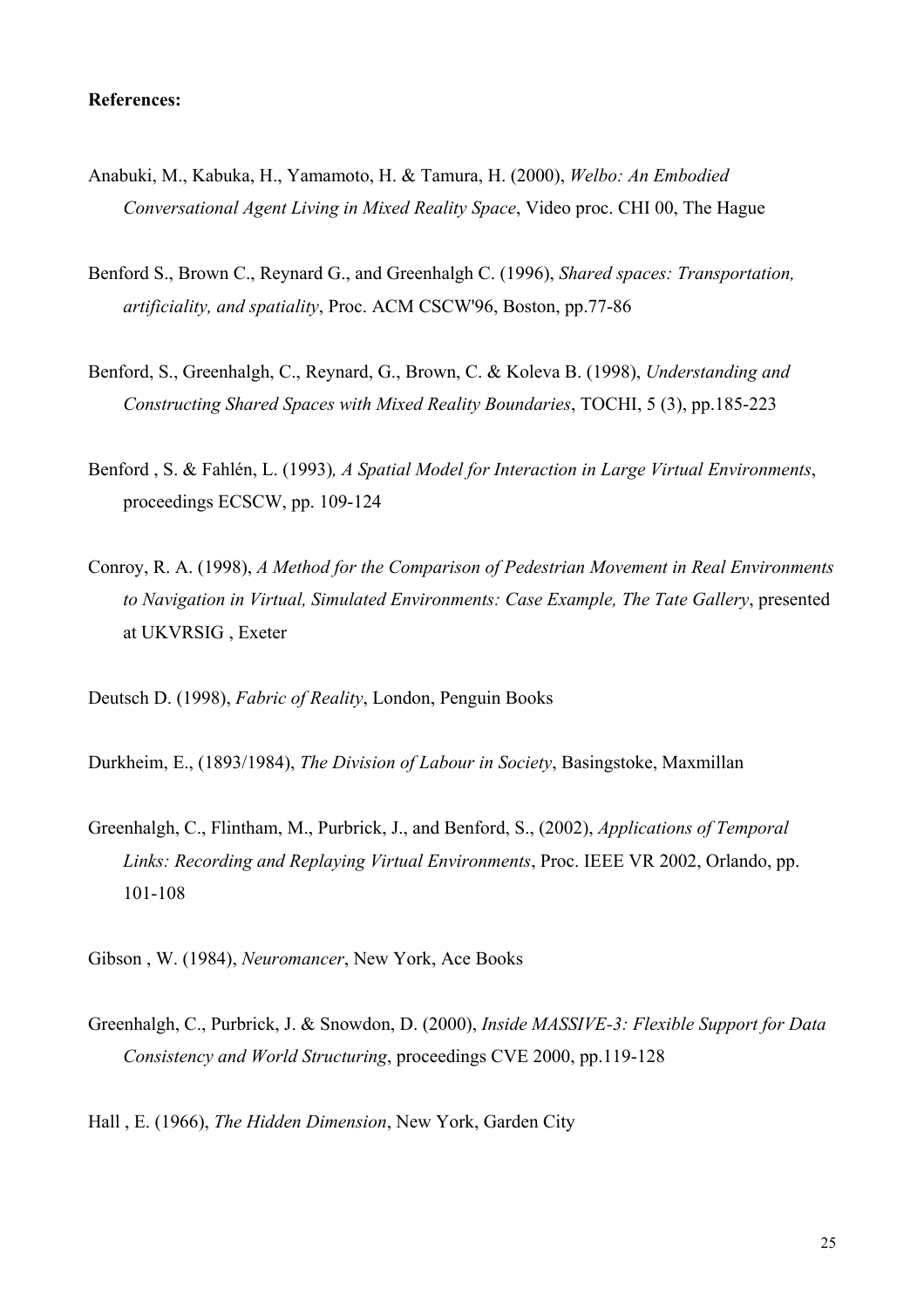- Heath, T., (2000), *Adaptive Re-use: Commercial to Residential*, Cast*,* Issue 3, pp. 92-95, http://www.nottingham.ac.uk/sbe/cast/dload.html
- Hillier, B., Hanson J. (1984), *The social logic of space*, Cambridge, Cambridge University Press
- Hillier, B. & Penn, A., (1992) *Is Dense Civilisation Possible?: or the shape of cities in the 21st century*, Applied Energy 43, London, pp. 41-66
- Isaacs, E. A., Morris, T. & Rodriguez, T.K. (1995), *A forum for supporting interactive presentations to distributed audiences*, proc. CSCW 95, pp. 405-416
- Jancke, G., Grudin, J. & Gupta, A. (2000), *Presenting to Local and Remote Audiences: Design and Use of the TELEP System*, proc. CHI 00, The Hague, pp. 384-391
- Koleva, B., Benford, S., Greenhalgh, C. (1999), *The Properties of Mixed Reality Boundaries*, proc. ECSCW 99, pp. 119-138
- Koleva B., Schnädelbach H., Benford S., Greenhalgh C. (2001), *Experiencing a Presentation through a Mixed Reality Boundary*, proc. of GROUP 01, pp. 71-80
- Koleva, B., Schnädelbach, H., Benford, S. & Greenhalgh, C. (2000), *Traversable Interfaces Between Real and Virtual Worlds*, proc. CHI 00, pp 233-240
- *Lighthouse megamove complete* (1999), retrieved October 25, 2001 from http://news.bbc.co.uk/hi/english/sci/tech/specials/set99/newsid\_298000/298123.stm
- Milgram, P. & Kishino, F. (1994), *A Taxonomy of Mixed Reality Visual Displays*, IEICE Transactions on Information Systems, Vol E77-D (12), pp. 1321-1329
- Mitchell , W. (1996), *City of Bits- Space, Place and the Infobahn*, Cambridge-Massachusetts, London-England, The MIT Press
- Novak, M. (1995), *Transmitting Architecture* in Toy, M.(Ed), Architects in Cyberspace, London, Academy Group Ltd, Vol 65, No 11/12, pp. 43-47